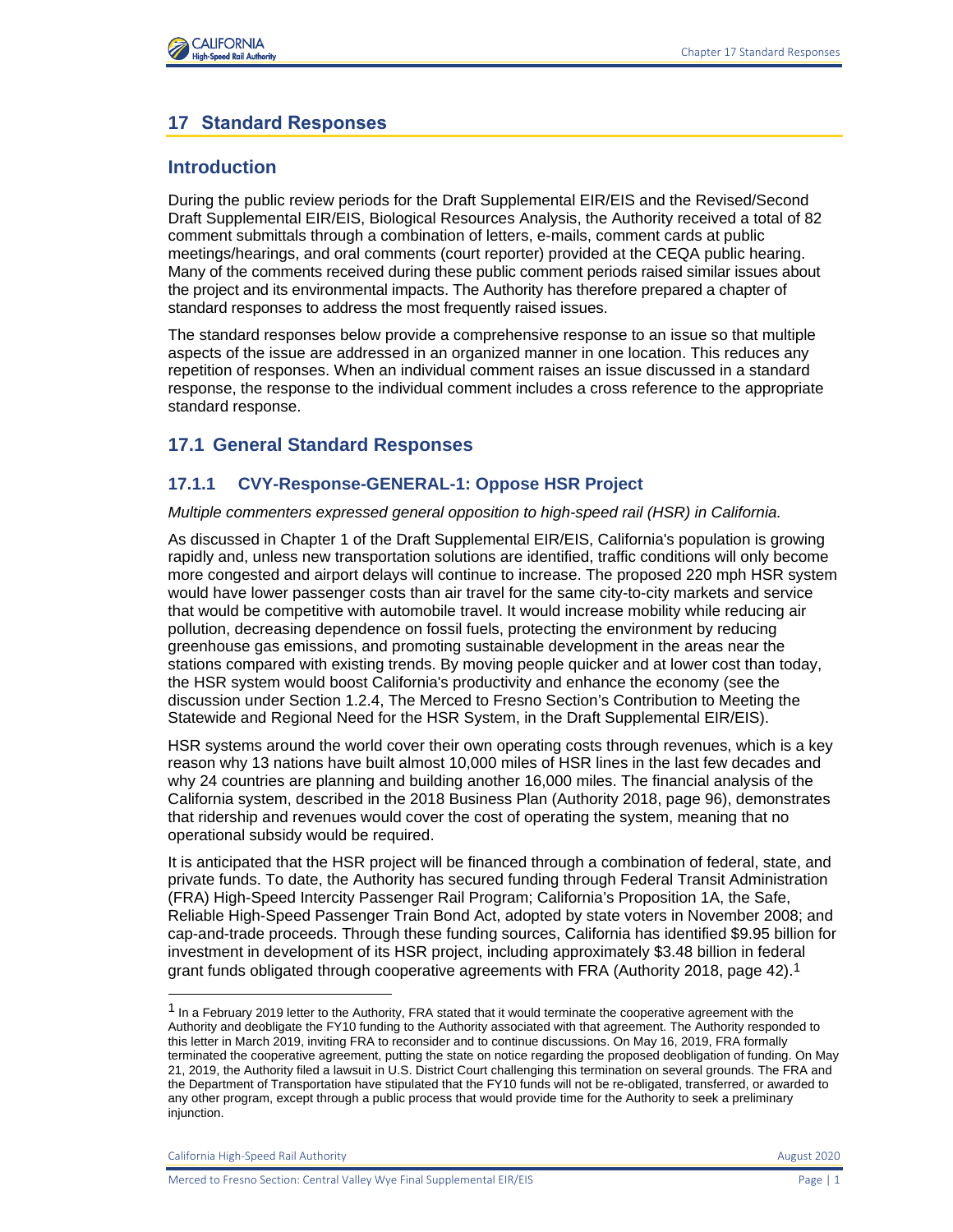

#### **Employment Opportunities**

Designing, planning, and building the nation's first HSR system is already stimulating job growth across the state. In fiscal year 2017/2018, 9,400 full-time jobs were created. The Draft Supplemental EIR/EIS estimates that the Central Valley Wye Alternatives would generate between 2,330 and 2,720 direct construction jobs over the anticipated 4 years of construction, depending on the alternative selected. It is expected that the workers for these jobs would be drawn from local labor force available in Madera, Merced, Fresno, and Stanislaus Counties. It is also expected that this increase in construction activity would induce job growth in the area even further, in the range of 5,790 to 6,730 jobs over the 4 years of construction, depending on the alternative selected.

#### **Ticket Prices**

As stated in the 2018 Business Plan, HSR service would ultimately be provided by a rail operator. Although the Authority would set fare guidelines and policies, the rail operator would ultimately establish ticket prices. For the purposes of forecasting ridership and revenue, the 2018 Business Plan assumed the average cost of a trip from San Francisco to Los Angeles would be \$93 in 2018 dollars.

#### **Air Quality**

As noted in Draft Supplemental EIR/EIS Section 3.3.6.3, long-term operation of any of the Central Valley Wye Alternatives would help improve air quality in the San Joaquin Valley Air Basin by reducing vehicle miles traveled (VMT) compared with the No Project Alternative. Automobiles produce a major portion of the air pollutants generated in the air basin; reducing VMT would reduce these emissions.

#### **Wildlife and Habitat**

All alternatives have both direct and indirect effects on wildlife habitat as well as associated special-status species of plants and wildlife. Construction-related effects would occur during site preparation and system building. Operational effects would occur because of runoff, noise, motion, and/or startle. During site preparation, plant communities, some of which comprise elements of wildlife habitat, would be removed from the project footprint, prior to construction activities. Construction activities may cause wildlife to be displaced or otherwise affected through the clearing, scraping, and removal of vegetation. The displacement of wildlife into the adjoining habitat could create increased pressures for survival because other individuals would compete for finite resources, which generally reduces the local populations.

In the vicinity of the Central Valley Wye Alternatives, State Route (SR) 99, SR 152, the BNSF Railway (BNSF) and Union Pacific Railroad (UPRR) railroad tracks, and urban development are key existing impediments to wildlife movement. Six designated or modeled wildlife movement corridors have been identified within the study area for the Central Valley Wye Alternatives. As noted in Section 3.7.7.5 (Impact BIO#45), each of the Central Valley Wye Alternatives would cross the same wildlife corridors but with varying distances. The SR 152 (North) to Road 11 Wye Alternative would cross with the least distance.

The Draft Supplemental EIR/EIS includes mitigation for impacts on plant and wildlife habitat, including off-site habitat restoration, enhancement, and preservation; the purchase of credits from one or more agency-approved mitigation banks; or in-lieu fee contributions, to compensate for impacts from construction or operation of the preferred alternative. The Draft Supplemental EIR/EIS also includes mitigation to address temporary and permanent impacts on wildlife movement corridors. It is worth noting that, separate from the Central Valley Wye Alternatives, the HSR program has successfully preserved more than 2,000 acres of natural habitat to date.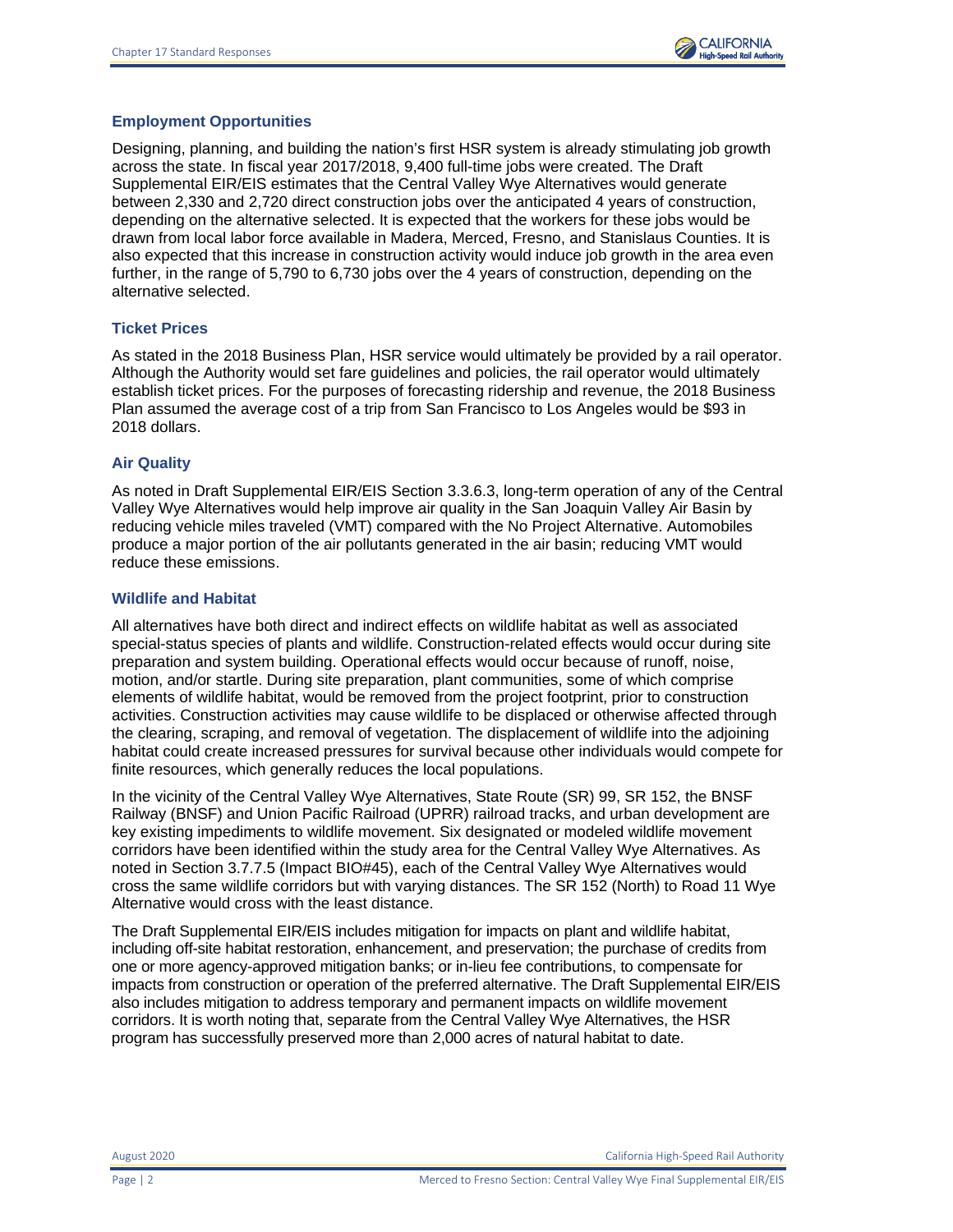

### **Farmland**

Each of the Central Valley Wye Alternatives would require the conversion of farmland to transportation use. As shown in Section 3.14.6.3, the total acreage of Important Farmland converted by the Central Valley Wye Alternatives would range from a low of 2,145 acres (associated with the SR 152 [North] to Road 11 Wye Alternative) to 2,305 acres (the SR 152 [North] to Road 19 Wye Alternative). This is a very small percentage of the land dedicated to agricultural use in Madera and Merced Counties (more than 1.9 million acres total in both counties).

The Authority will acquire land from property owners whose land is directly affected by the project, in accordance with the Uniform Relocation Act (42 United States Code [U.S.C.] Chapter 61). The Uniform Relocation Act establishes minimum standards for the treatment of and compensation to individuals whose real property is acquired for a federally funded project. The project must also adhere to California Relocation Assistance Act requirements (see Appendix 3.12B, Relocation Assistance Documents, for more information). Nevertheless, the potential for temporary disruptions to agricultural operations would exist as production is reallocated between owners and as facilities are relocated. Related economic sectors, such as processing facilities, could also experience some short-term multiplier effects from reduced production.

The California High-Speed Rail Authority is committed to working with local, state and federal agencies as well as local stakeholders to develop a HSR system that preserves the open spaces and environmental resources that make California golden. On November 15, 2012, the Authority Board of Directors approved an agreement with the Department of Conservation regarding agricultural preservation. This agreement will identify suitable agricultural land for mitigation of project impacts and fund the purchase of agricultural conservation easements from willing participants. On November 25, 2014, the Department of Conservation and the Authority announced that they would begin soliciting farmland mitigation proposals. To learn more about this program, please visit the Department of Conservation's Agricultural Land Mitigation Program webpage:

#### [https://www.conservation.ca.gov/dlrp/grant-programs/mitigation/.](https://www.conservation.ca.gov/dlrp/grant-programs/mitigation/)

With the help of the Department of Conservation, the Authority has protected more than 1,200 acres of program-wide agricultural lands to date.

#### **Agriculture Impacts**

The Central Valley Wye Alternatives would adversely affect individual farms and other agricultural operations. Construction of the HSR system would result in disruptions to or removal of existing infrastructure, such as buildings and other structures, pumps and wells, reservoirs/tailwater ponds, irrigation systems (including distribution lines, canals, and gravityflow systems), power supplies, and access routes. These disruptions and removals would be, understandably, very important to individual farm owners and operators and, in extreme cases, could result in existing agricultural operations being unable to continue.

The right-of-way for the Central Valley Wye Alternatives would sever parcels, including parcels of agricultural land. Although some parcel severance is inevitable with any of the Central Valley Wye Alternatives, the Authority has made great efforts to minimize this impact through the selection and careful project design. Moreover, each of the Central Valley Wye Alternatives would incorporate overcrossings or undercrossings at reasonable intervals to preserve access across the proposed rail right-of-way. Nevertheless, in some areas, severance would create small remnant parcels that would be rendered uneconomic for farming operations.

The Authority is committed to working with agricultural property owners to resolve or mitigate, if possible, acquisitions that result in the division of farmlands. The Authority has therefore incorporated a farmland consolidation program into the project and will work to ensure that remnant parcels can remain in productive agricultural use.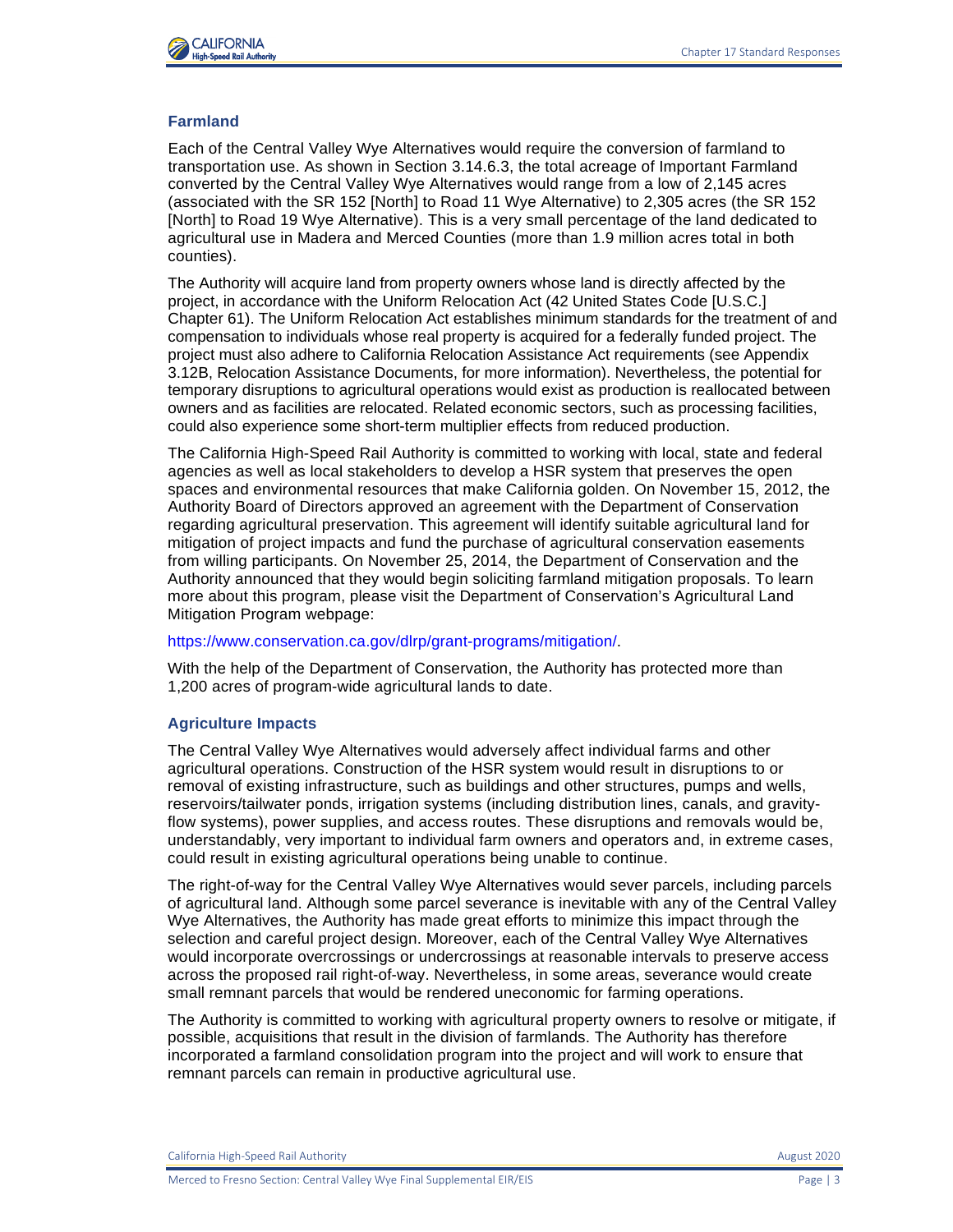The Authority recognizes the importance of these disruptions to agricultural property owners. The Authority will acquire land from property owners whose land is directly affected by the project in accordance with the Uniform Relocation Act (42 U.S.C. Ch. 61). The Uniform Relocation Act establishes minimum standards for the treatment and compensation of individuals whose real property is acquired for a federally funded project. The project must also adhere to California Relocation Assistance Act requirements (see Appendix 3.12B, Relocation Assistance Documents, for more information).

Additional information about acquisitions, compensation, and relocation assistance is also available at the Authority's website:

[http://www.hsr.ca.gov/Programs/private\\_property.html.](http://www.hsr.ca.gov/Programs/private_property.html)

#### **Business Impacts**

Project construction would require acquisition of a number properties where businesses are located. The Authority will acquire the land from property owners whose land is directly affected by the project, in accordance with the Uniform Relocation Act (42 U.S.C. Ch. 61). The Uniform Relocation Act establishes minimum standards for the treatment of and compensation to individuals whose real property is acquired for a federally funded project. The project must also adhere to California Relocation Assistance Act requirements (see Appendix 3.12B, Relocation Assistance Documents, for more information).

Additional information about acquisitions, compensation, and relocation assistance is also available at the Authority's website:

### [http://www.hsr.ca.gov/Programs/private\\_property.html.](http://www.hsr.ca.gov/Programs/private_property.html)

Depending on the location of the construction activities and the nature of the activities, the impacts on businesses would vary. The greatest impacts on businesses would occur where businesses would have property acquired to accommodate construction of the HSR system, necessitating relocation of the businesses. Businesses that tend to rely on drive-by traffic to attract customers would also experience impacts where temporary construction activities would result in detours or localized congestion; however, some of these businesses may receive positive business impacts as construction workers buy goods and services, in addition to regular customers.

#### **Communities**

The three SR 152 Central Valley Wye Alternatives (in other words, excluding the Avenue 13 to Road 21 Wye Alternative) would result in both 1) construction-period effects on community cohesion and 2) permanent community impacts (community division) on the community of Fairmead. Each of these three SR 152 Central Valley Wye Alternatives would traverse the Fairmead community on a new HSR right-of-way, requiring the conversion of residential and agricultural properties to transportation use. The Draft Supplemental EIR/EIS identifies an extensive program of mitigation measures that were developed in consultation with the Fairmead community. These measures include roadway improvements, stormwater management improvements, creation of a multi-use trail, noise mitigation measures, and landscaping as well as funding for construction of a community center and improved water and sewer connections.

The Avenue 13 to Road 21 Wye Alternative would avoid construction-period and permanent community impacts. The Draft Supplemental EIR/EIS states that this alternative would affect Fairmead and Chowchilla differently compared with the three alternatives with east–west alignments adjacent to SR 152 by virtue of being farther south of both communities (see Figure 2- 5 in the Draft Supplemental EIR/EIS). The comparative differences among the four alternatives with respect to community division and the displacement of residences and business are described in Section 3.12, Socioeconomics and Communities. The potential effect of the Central Valley Wye on Fairmead has been one of many important considerations in the development of the alternatives for study.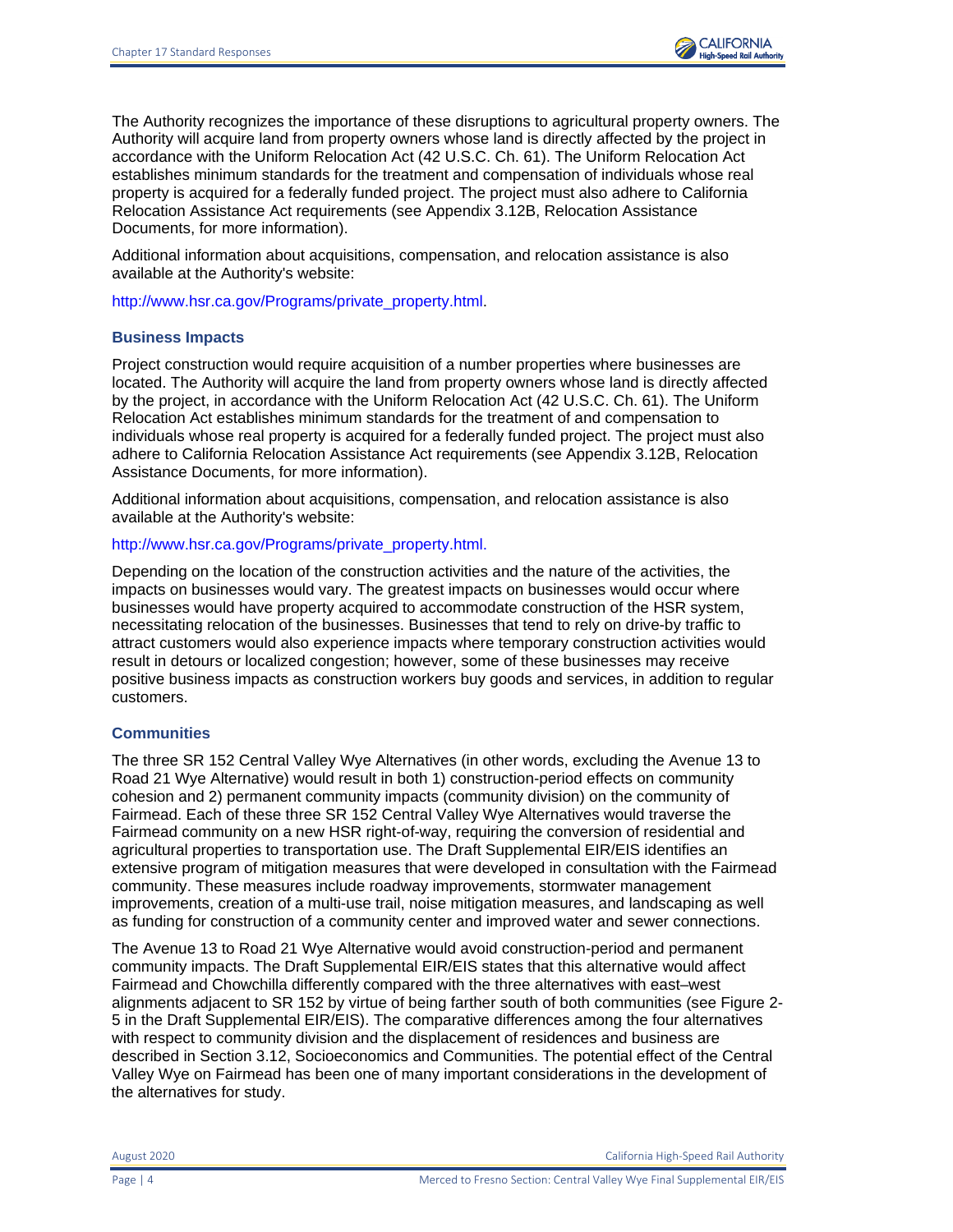

The Avenue 21 to Road 13 Wye Alternative would avoid Fairmead. However, as discussed in Chapter 8, Preferred Alternative, the Authority identified the SR 152 (North) to Road 11 Wye Alternative as the preferred alternative, after balancing the multiple factors described in Section 8.4, Factors Influencing the Identification of the Preferred Alternative, and Section 8.5, Preferred Alternative. These factors include the regional transportation benefits, as well as the safety benefits, derived from aligning the east–west HSR alignment with SR 152 and the impacts across the alternatives related to biological resources and wetlands, noise, displacements, the conversion of land uses in Fairmead, the conversion of Important Farmland, aesthetics and visual resources in Fairmead, the Robertson Boulevard Tree Row, and community cohesion in Fairmead. The Authority determined that SR 152 (North) to Road 11 Wye Alternative represents the best balance of adverse and beneficial impacts on the natural environment and community resources and maximizing the transportation and safety benefits of the HSR system.

Outside of Fairmead, the wye alternatives would generally avoid any need to bisect neighborhoods because they would generally be along or adjacent to existing transportation facilities and would maintain through access. Because the HSR system would be grade separated, it would allow safe and free-flowing connecting roads to cross the trackway.

#### **Growth**

Population growth is anticipated to increase in the Central Valley, even without the HSR system. For example, the 2016 *Fresno Draft Fulton Corridor Specific Plan*, which focused on the historic 655-acre heart of downtown Fresno, was published to guide future development and promote commercial and mixed-used development projects, including the provision of approximately 6,300 units for 12,000 residents as well as policies covering land use planning, transportation, community services, and infrastructure.

As shown in Draft Supplemental EIR/EIS Section 3.18.6.3, Central Valley Wye Alternatives, the Merced to Fresno Project Section, inclusive of the Central Valley Wye Alternatives, would induce about 3 percent more population growth and 4 percent more job growth in Madera, Merced, Fresno, and Stanislaus Counties, over and above regional projections for a no-project scenario. However, construction and operation of the project, including the Central Valley Wye Alternatives, would help provide employment opportunities in an area of high unemployment and encourage more compact growth around the proposed stations, at intensities greater than those that currently exist.

### **17.1.2 CVY-Response-GENERAL-2: Alternatives Analysis and Selection for CVY**

*Multiple commenters expressed a preference for one of the alternatives over the others, opposed a particular alternative because of its impacts, and suggested the Authority study other alternatives. The Authority acknowledges such views, but, as detailed below, the Authority considered numerous potential alternatives and identified four for detailed study. The Draft Supplemental EIR/EIS ultimately considered a reasonable range of alternatives.*

#### **Development of the Range of Alternatives Studied in the Supplemental EIR/EIS and Designation of the Preferred Alternative**

The Central Valley Wye is within the Merced to Fresno Project Section of the statewide HSR project. The Authority's Board of Directors certified the Final EIR/EIS for the Merced to Fresno Project Section in May 2012. In September 2012, FRA issued a Record of Decision for the project. Both of these decision documents approved a north–south HSR alignment outside the wye as well as ancillary facilities. Both decision documents indicated that the wye connection area would require further evaluation and input. Accordingly, the Supplemental EIR/EIS focuses on alternatives for the wye connection.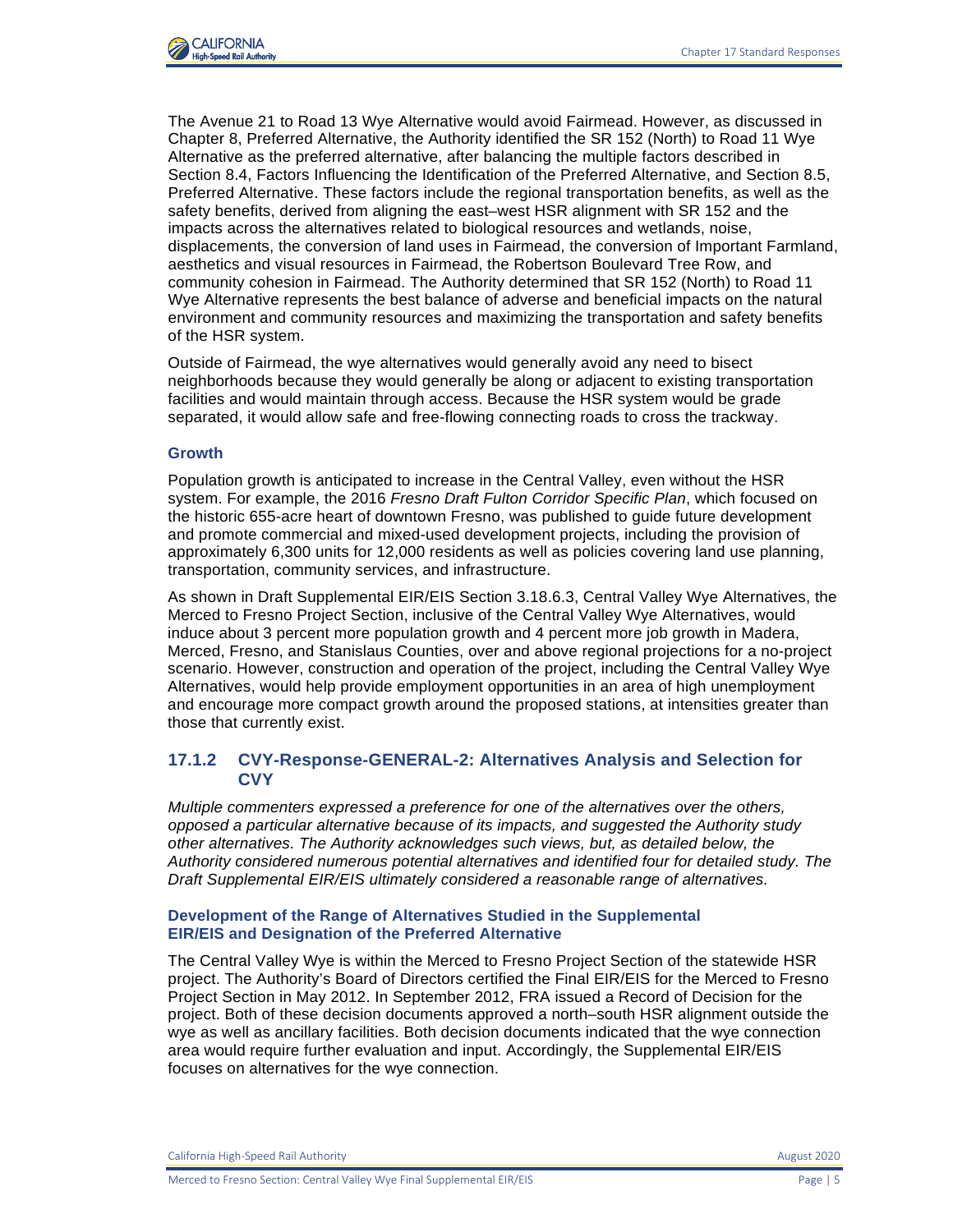

Following the 2012 decisions on the Merced to Fresno Project Section , the Authority and FRA evaluated the wye connection further. As part of the evaluation, the Authority and FRA engaged in additional outreach and discussions with stakeholders to identify refinements to the wye design options evaluated in the Merced to Fresno Final EIR/EIS, opportunities to minimize potential impacts, and other potential alternative alignments. These discussions generated multiple conceptual alignments in addition to the wye design options previously considered. The Authority worked closely with the California Department of Transportation (Caltrans), Merced and Madera Counties, the City of Chowchilla, the Merced and Madera County Farm Bureaus, the community of Fairmead, and other local stakeholders to develop and refine the Central Valley Wye alternatives even further.

The Authority considered stakeholder and public input and used it to prepare the *Merced to Fresno Section: Central Valley Wye Alternatives Supplemental Alternatives Analysis Report* (Supplemental Alternatives Analysis Report) (Authority and FRA 2013a). The report summarized ongoing stakeholder engagement, public feedback, and input from regulatory agencies. The report evaluated 14 alternatives and selected four to carry forward for further evaluation in the Supplemental EIR/EIS (Figure 2-3 and Figure 2-4). These four potential Central Valley Wye Alternatives corresponded with four general corridor combinations: north of SR 152, south of SR 152, east of Chowchilla, and west of Chowchilla. Following completion of the 2013 Supplemental Alternatives Analysis Report, the Authority and FRA continued ongoing coordination with the U.S. Army Corps of Engineers (USACE) and the U.S. Environmental Protection Agency (EPA) pursuant to the *Memorandum of Understanding: National Environmental Policy Act/Clean Water Act Section 404/Rivers and Harbors Act Section 14 Integration Process for the California High-Speed Train Program* dated November 2010 (FRA et al. 2010). This coordination included preparation of a *Supplemental Checkpoint B Summary Report in Support of the Merced to Fresno Section: Wye Alternatives* (Checkpoint B Summary Report) (Authority and FRA 2013b), which was intended to assist USACE and EPA in selecting the Central Valley Wye Alternatives to be further evaluated pursuant to the Section 404(b)(1) Guidelines of the Clean Water Act, part of Section 404 permitting for the Central Valley Wye.

The 2013 Checkpoint B Summary Report included 17 alternatives, the 14 alternatives that were evaluated in the 2013 Merced to Fresno Supplemental Alternatives Analysis Report and three variations of other alternatives that had been previously considered but withdrawn from further consideration prior to the Merced to Fresno Final EIR/EIS. The western extent of the wye alternatives considered in the Checkpoint B Summary Report extended farther west relative to the wye design options evaluated in the Merced to Fresno Final EIR/EIS. The extension of the western terminus of the alternatives allowed for consistent consideration of the range of feasible alternatives that were available to connect the north–south HSR alignments with the east–west HSR alignments of the San José to Merced Project Section. Based on the analysis in the 2013 Checkpoint B Summary Report and its addenda (noted below), the Authority and FRA determined that 13 of the 17 Central Valley Wye Alternatives should be eliminated from further consideration. This decision was supported by evaluation of the alternatives in the context of the following factors: consistency with the HSR system and the purpose and need of the Merced to Fresno Project Section, impacts on aquatic resources, impacts on the environment, construction costs, logistics regarding implementation/construction, incompatibility with land use, and public/agency input. Additional information on the reasons for selecting or rejecting potential alternatives is provided in the Checkpoint B Summary Report.

Continued coordination between the Authority, FRA, USACE, and EPA resulted in further refinements to the Central Valley Wye Alternatives. In 2014, the Authority and FRA prepared two addenda to the Checkpoint B Summary Report: *Report Addendum for the September 10, 2013, Checkpoint B Summary Report* (May 2014) (Authority and FRA 2014a) and the *Second Report Addendum to the September 10, 2013, Checkpoint B Summary Report* (August 2014) (Authority and FRA 2014b). In 2016, the Authority and FRA prepared a third addendum to the Checkpoint B Summary Report: *Third Report Addendum to the September 10, 2013, Checkpoint B Summary Report* (November 2016) (Authority and FRA 2016a). During preparation of these reports, the Authority and FRA continued to engage with stakeholders, which helped inform the range of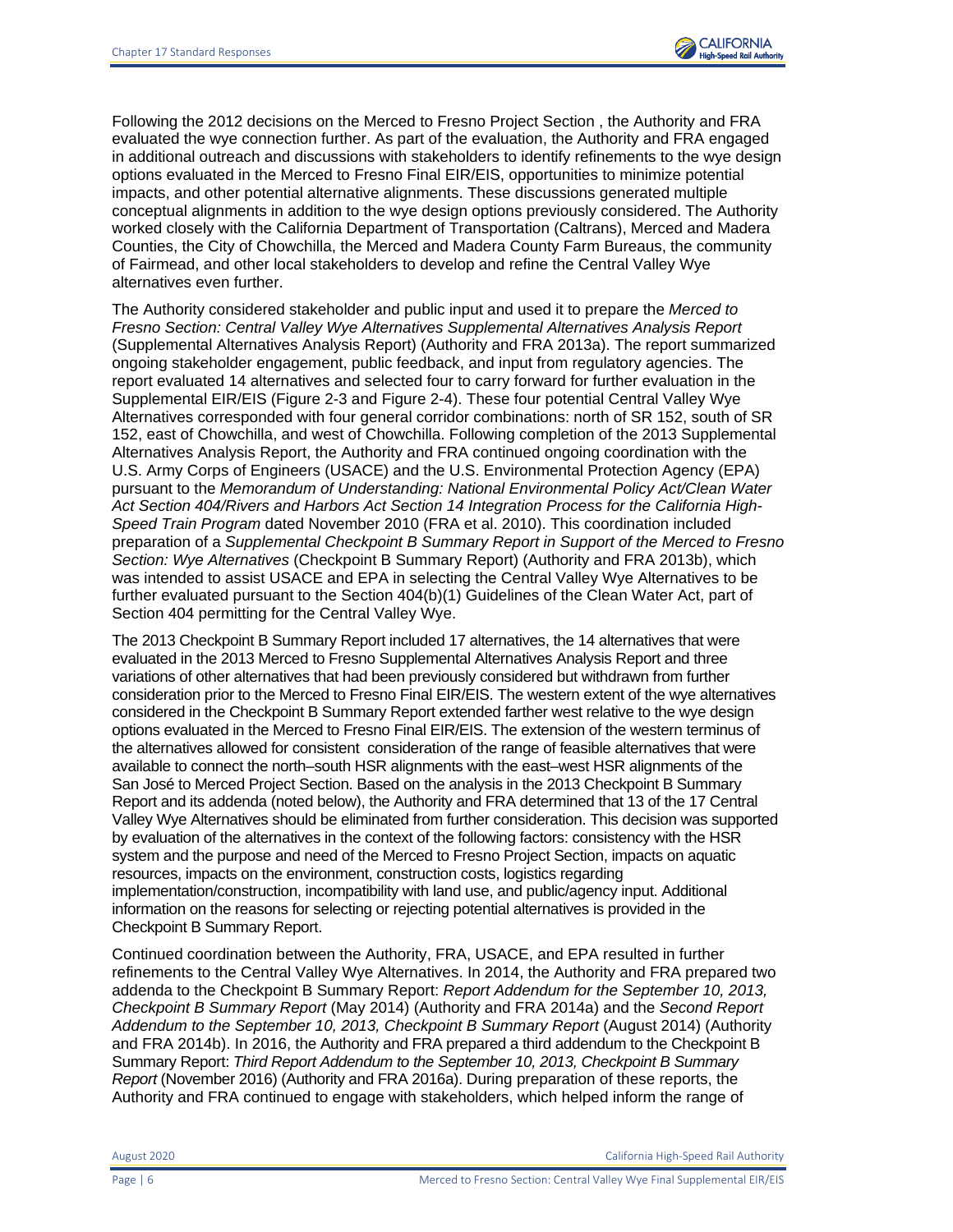

alternatives being considered and led to the selection of the four Central Valley Wye Alternatives that were the subject of the analysis in the Draft Supplemental EIR/EIS.

The result of this planning and screening process was identification of the range of reasonable alternatives described in Chapter 2, Alternatives, of the Draft Supplemental EIR/EIS. Following further development of environmental information, the Authority Board of Directors designated the SR 152 (North) to Road 11 Wye Alternative as the Preferred Alternative (Authority 2017), as further described in Chapter 8. The four alternatives were evaluated in the Draft Supplemental EIR/EIS, and the potential impacts, both beneficial and adverse, were identified and discussed. Chapter 8 summarizes the comparative environmental impacts of each alternative and describes why the SR 152 (North) to Road 11 Wye Alternative strikes the best balance with respect to project objectives, impacts on natural environmental resources, community impacts, stakeholder input, and construction costs. This Final Supplemental EIR/EIS affirms the Authority's earlier designation of the SR 152 (North) to Road 11 Wye Alternative as the Preferred Alternative.

#### **Alignments and Central Valley Wye Alternatives East of Chowchilla**

Over the past several years, the Authority has considered numerous rail alignments between Merced and Fresno as well as several distinct alignments for a wye alignment, including some east of the SR 99 corridor. Such alignments were considered in the September 2013 Checkpoint B Summary Report as well as the three addenda published in May 2014, August 2014, and November 2016, respectively.

Potential wye alternatives considered in the East of Chowchilla Corridor include the SR 140 Wye, SR 152 (North) to Road 18 Refined Wye, SR 152 (North) to Road 19 Wye, SR 152 (South) to Road 18 Refined Wye, SR 152 (South) to Avenue 21 to SR 99 Wye, SR 152 (South) to Avenue 21 to Road 19 Wye, Avenue 22 Wye, Avenue 21 to SR 99 Wye, and Avenue 21 to Road 19 Wye. Although some commenters indicated a preference for a wye connection east of Chowchilla, there was mixed support for the Road 18 Wye Alternatives. Commenters noted that alternatives on the east side of Chowchilla would eliminate tracks through Chowchilla and no longer surround Chowchilla on all sides. Opposition to the Road 18 Wye Alternatives was in response to the potential for direct impacts on residential and business properties, potential impacts on the Greenhills Estates residents, and impacts related to traffic circulation. Ultimately, the Authority dropped the Road 18 Wye Alternative in favor of a Road 19 Wye Alternative farther east, which reduced noise and visual impacts on the portion of the city of Chowchilla that lies east of SR 99.

#### **I-5 Alignment**

Some comments continue to advocate for the Authority evaluating an Interstate 5 (I-5) alignment in the Central Valley. A potential I-5 alignment was considered and eliminated from further study in the 2005 Statewide Program EIR/EIS. In that document, the Authority and FRA determined that I-5 is not a reasonable alternative for detailed consideration in the Merced to Fresno Project Section of the HSR system, which includes the area of the Central Valley Wye Alternatives.

Although the I-5 corridor could provide better end-to-end travel times between San Francisco and Los Angeles compared with alignment alternatives that follow the SR 99 corridor, it would not meet basic project objectives. First, because it is not where the bulk of the Central Valley population resides, the I-5 corridor would result in lower ridership and would not meet the current and future intercity travel demand generated by the Central Valley communities as well as the SR 99 corridor.<sup>2</sup> Second, the I-5 corridor would not provide transit and airport connections in this area and thus would not meet the basic objectives of maximizing intermodal transportation opportunities and improving the intercity travel experience in the Central Valley area as well as along the SR 99 corridor. Also, use of the I-5 corridor would encourage sprawl development, the

<sup>2</sup> Kantor, Shawn. 2008. *The Economic Impact of the California High-Speed Rail in the Sacramento/Central Valley Area.* University of California, Merced. September.

California High-Speed Rail Authority **August 2020 August 2020**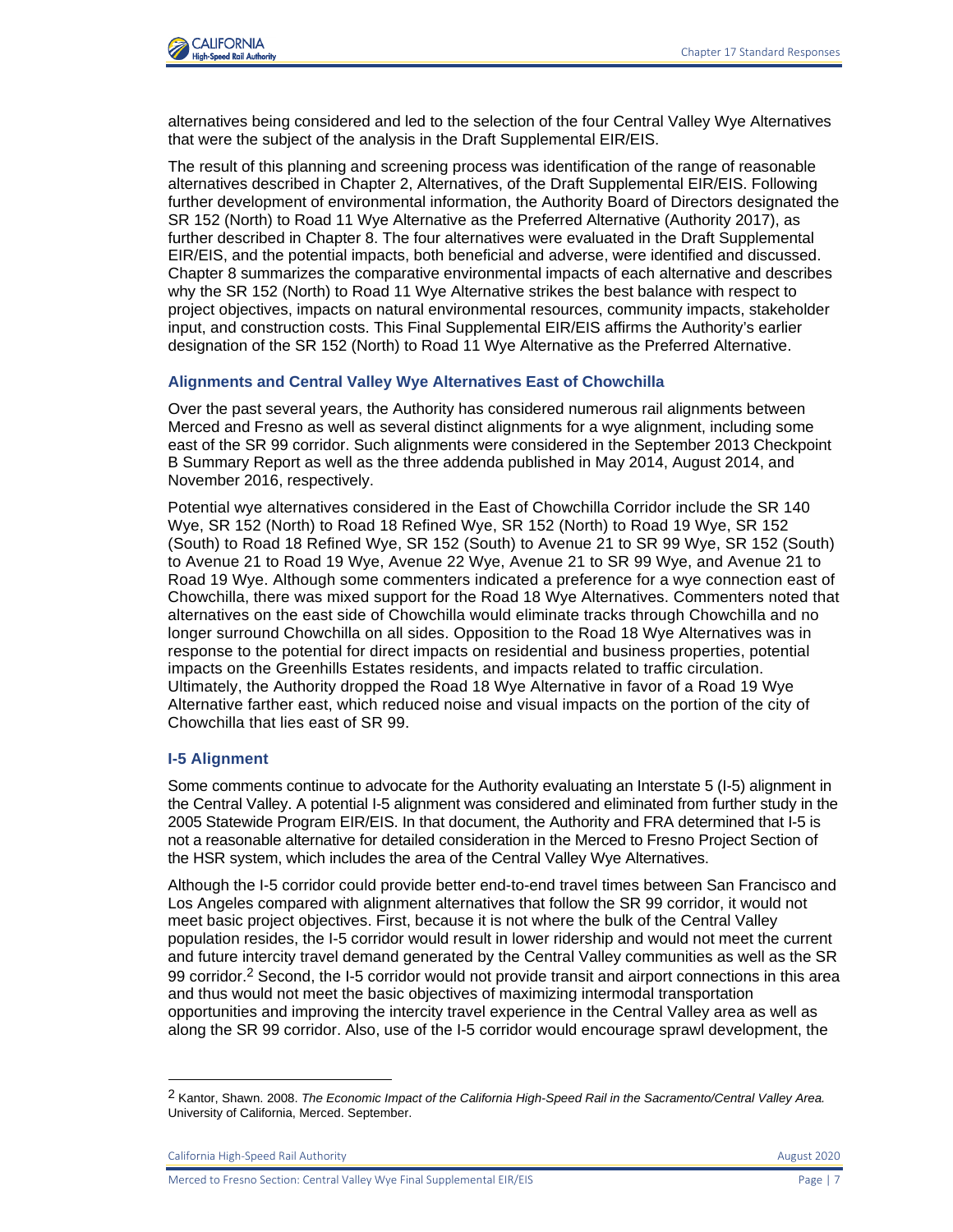

opposite of what the HSR system is intended to achieve, and was opposed by numerous agencies, including EPA.

With respect to the first issue, the existing or projected population for the I-5 corridor between the San Francisco Bay Area and Los Angeles is very small. In contrast, almost 5 million residents are projected to live in the San Joaquin Valley by 2029, with most of that population concentrated along the SR 99 corridor (Authority 2018). Residents along the SR 99 corridor lack a competitive transportation alternative to the automobile. The detailed ridership analysis showed that they would be ideal candidates for an HSR system. In addition, the I-5 corridor would not be compatible with current land use planning in the Central Valley, which focuses on and accommodates growth in the communities along the SR 99 corridor. The concept of linking the I-5 corridor to Fresno and Bakersfield with spur lines was considered at the program level but dismissed because it would add considerably to I-5 corridor capital costs and still have the same low ridership figures compared to those of the SR 99 corridor. For these reasons, the I-5 corridor was dismissed from further consideration in the Statewide Program EIR/EIS. The reasons for rejecting an alignment alternative along the I-5 corridor were also explained in the Merced to Fresno Final EIR/EIS (please reference MF-Response-GENERAL-2: Alternatives).

There is no new information to indicate that this analysis should be revisited, nor that a different conclusion would be reached. Because it is isolated from existing cities and population centers, as well as airports, it does not meet the purpose and need of the project (i.e., using high-speed intercity travel capacity to supplement critically over-used interstate highways and commercial airports). Moreover, based on the Tier 1 decisions and subsequent Tier 2 decisions for the Merced to Fresno Project Section and the Fresno to Bakersfield Project Section, the Authority has commenced construction on approved portions of these sections that largely parallel the UPRR/SR 99 and BNSF rail corridors for much of the distance between Merced and Bakersfield. For this additional reason, the I-5 corridor is not a reasonable alternative in the Central Valley.

### **Existing Transportation Corridors**

Some comments have suggested that the EIR/EIS should examine alternative routes that are completely within existing transportation corridors, primarily the BNSF and UPRR/SR 99 corridors. As a corollary, comments have suggested using existing tracks or upgrading Amtrak facilities to allow Amtrak to operate at higher speeds.

Because of the proposed operating speeds along the route for the Preferred Alternative as well as FRA's safety requirements, the Preferred Alternative would require fully grade-separated tracks that are dedicated to HSR use. Grade separation is necessary to avoid collisions where tracks cross roads or other rail lines. Crossing guards do not provide an adequate level of exclusion (at upper speeds, HSR travels the length of a football field in less than 1 second). Dedicated tracks (those used only by HSR) are necessary to avoid scheduling conflicts as well as potential conflicts with slower-moving trains. They are also necessary to ensure proper track maintenance for high-speed operations, with curves engineered for higher speeds.

Existing railroad tracks in the project area (as well as the UPRR coastal route to the west) are built to support freight and lower-speed passenger service. These services share the tracks in some locations, requiring passenger trains to wait for the passage of freight trains on a regular basis. The 2005 Program EIR/EIS (Authority and FRA 2005) concluded that use of such existing tracks would be unacceptable because it would prevent HSR from providing high-speed service and achieving the travel times required by Proposition 1A. The existing tracks are not grade separated from intersecting roads, with at-grade crossings being the normal configuration. Neither the existing tracks nor the roadbeds were built to accommodate or meet minimum standards for HSR operations. In addition to the safety and capacity constraints, portions of the existing rail rights-ofway are not straight enough to accommodate the design speed for HSR, which would necessitate divergence to maintain adequately high speeds. For example, an operating speed of 220 mph requires track curves have to a minimum radius of 5 miles. Use of existing track for the HSR in the Merced to Fresno Project Section was therefore not considered to be a reasonable alternative for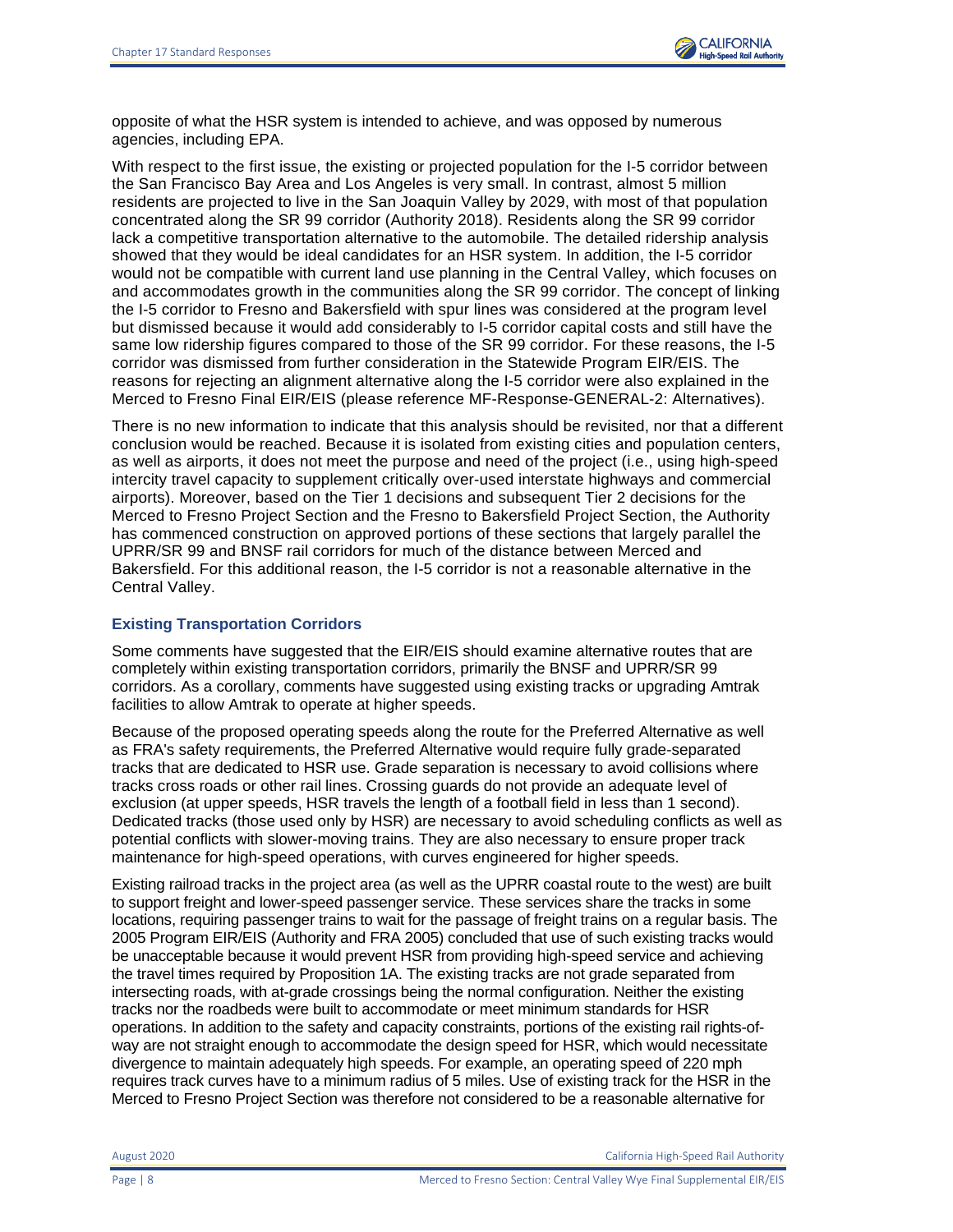

study in the Merced to Fresno EIR/EIS; therefore, no wye alternative using that or any other existing rail corridor was analyzed in the Draft Supplemental EIR/EIS.

#### **Limitations of Existing Corridors and Amtrak Upgrade**

Proposition 1A (2008) called for the HSR alignment to follow existing transportation or utility corridors to the extent feasible. However, because of the engineering and operational needs, HSR cannot be built solely within existing transportation corridors. Existing corridors are not straight enough and the curve radii are not long enough to support high-speed operations along their full length. Safety considerations also dictate the need to separate the HSR from roads and conventional rail operations. Furthermore, to make greater use of existing corridors, additional rights-of-way would be needed to provide adequate widths and curve radii for high-speed operations. This would necessitate the acquisition and removal of greater numbers of homes and businesses to expand and straighten these corridors, with greatly increased impacts on existing communities where the alignments pass through urban areas.

In compliance with the objective of using existing corridors where feasible, in making decisions regarding HSR alignments and station locations, the Authority has gone to great lengths to maximize the use of existing transportation corridors and minimize impacts on both agricultural lands and communities. In some parts of the state, a blended system, supporting both HSR service and existing lower-speed regional rail service, such as the Caltrain system in the San Francisco Bay Area or Metrolink in the Los Angeles area, would be most appropriate for minimizing impacts on communities. In areas with lower housing densities, such as the Central Valley, dedicated tracks are needed to meet non-stop travel times.

To achieve the non-stop travel times set by Assembly Bill 3034, sustained operations at more than 200 mph would be required throughout most of the Central Valley. At best, upgrades to the infrastructure used by Amtrak would allow speeds of approximately 120 mph. Therefore, this would not meet a basic objective of the project.

#### **Focus on Merced to Bakersfield Only and Eliminate the Wye**

Some comments suggest that the Authority should consider an alternative that would include only north–south track, with no wye connection to the west, based on several factors, including 2019 statements from Governor Newsom and the status of federal funding. An alternative that would include only north–south track and no wye would not meet the purpose and need for the statewide HSR system or the purpose and need for the Merced to Fresno Project Section, both of which involve connecting the major metropolitan areas of the state. The wye component of the Merced to Fresno Project Section is an essential element that allows the HSR in the Central Valley to connect to the San Francisco Bay Area. For this reason, an alternative with only north– south track would not be a reasonable alternative to study in the Supplemental EIR/EIS.

The Authority is planning to approve both the east-west alignment and north-south alignment of the Central Valley Wye alternative in Fall 2020. However, the Authority may procure separate construction packages for these alignments at different dates. According to the Draft 2020 Business Plan, as part of a phasing plan, the Authority committed first to funding and constructing high-speed rail from Merced to Bakersfield (which includes the north-south alignment of the Central Valley Wye), then continue construction to the west to connect to San Jose, so as to implement Valley to Valley service.

#### **17.1.3 CVY-Response-GENERAL-3: Funding and Project Costs**

*Multiple comments expressed concern regarding the availability of funding for construction and operation of the Central Valley Wye Alternatives and the statewide HSR system.*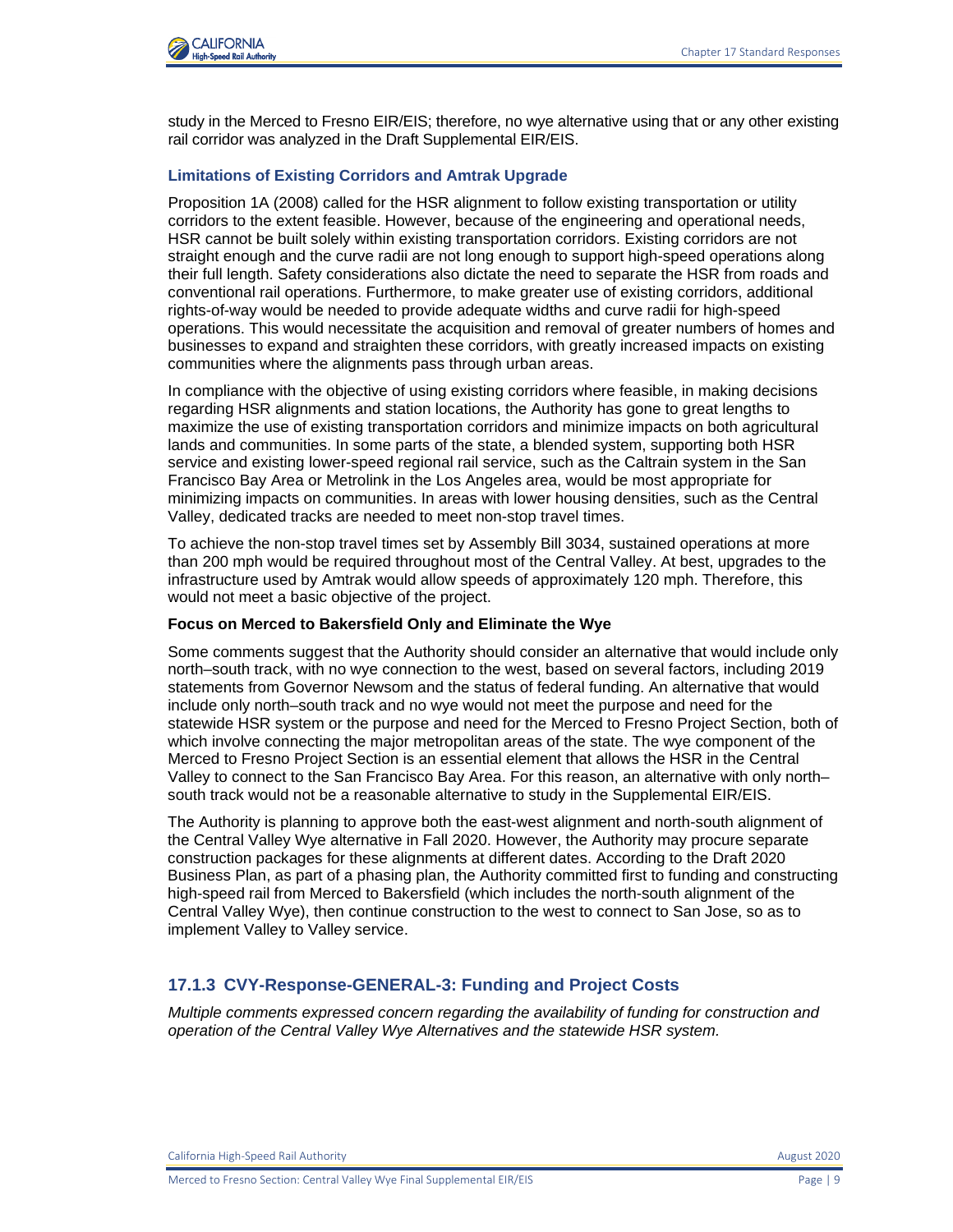# **Capital Costs**

In 2017, the Authority Board of Directors called for a comprehensive review of the current Central Valley construction contracts and cost estimates for the Silicon Valley to Central Valley Line as well as the complete Phase 1 system. This work is reflected in the 2018 Business Plan:

[https://www.hsr.ca.gov/docs/about/business\\_plans/2018\\_BusinessPlan.pdf.](https://www.hsr.ca.gov/docs/about/business_plans/2018_BusinessPlan.pdf)

Exhibit 1 from the 2018 Business Plan summarizes cost changes since publication of the 2016 Business Plan. More details can be found in the 2018 Business Plan and the 2018 Business Plan Capital Cost Basis of Estimate Report:

[https://www.hsr.ca.gov/docs/about/business\\_plans/2018\\_Business\\_Plan\\_Basis\\_of\\_Estimate.pdf.](https://www.hsr.ca.gov/docs/about/business_plans/2018_Business_Plan_Basis_of_Estimate.pdf)

|                                                                                                                                                                                                                                                                                                   | 2016<br><b>CAPITAL</b><br><b>COST</b> | <b>CARRYOVER</b><br><b>INCREASE</b> | <b>ESCALATION</b><br><b>IMPACT</b> | <b>CONTINGENCY</b><br><b>INCREASE</b> | <b>NET DESIGN/</b><br><b>SCOPE INCREASE</b> | <b>CENTRAL</b><br><b>VALLEY</b><br><b>INCREASE</b> | <b>TOTAL</b> | <b>INCREASE</b><br><b>SINCE</b><br>2016 | <b>EXTENSION TO SE,</b><br><b>BAKERSFIELD</b> | <b>NEW</b><br><b>TOTAL</b> |
|---------------------------------------------------------------------------------------------------------------------------------------------------------------------------------------------------------------------------------------------------------------------------------------------------|---------------------------------------|-------------------------------------|------------------------------------|---------------------------------------|---------------------------------------------|----------------------------------------------------|--------------|-----------------------------------------|-----------------------------------------------|----------------------------|
| W                                                                                                                                                                                                                                                                                                 | \$7.8B                                |                                     |                                    |                                       |                                             | \$2.8B                                             | \$10.6B*     | \$2.8B                                  | N/A                                           | \$10.68                    |
| V2V                                                                                                                                                                                                                                                                                               | \$20.7B                               | \$2.8B                              | \$1.4B                             | \$1.6B                                | \$1.1B                                      |                                                    | \$27.7B      | \$7.0B                                  | $$1.9B**$                                     | \$29.5B                    |
| PH <sub>1</sub>                                                                                                                                                                                                                                                                                   | \$64.2B                               | \$7.0B                              | \$2.1B                             | \$3.0B                                | \$1.1B                                      |                                                    | \$77.3B      | \$13.1B                                 | N/A                                           | \$77.3B                    |
| Cost<br>Increase<br><b>Drivers</b>                                                                                                                                                                                                                                                                |                                       |                                     | \$3.5B                             | \$4.6B                                | \$2.2B                                      | \$2.8B                                             |              |                                         |                                               |                            |
| "Updated Central Valley estimate-at-complete<br>**Represents minimal capital investment to extend Silicon Valley to Central Valley to San Francisco and Bakersfield: full build-out of these sections are captured in PH1 crosswalk<br><b>numbers</b><br>Notes: Totak may not sum due to rounding |                                       |                                     |                                    |                                       |                                             |                                                    |              |                                         |                                               |                            |

### **Exhibit 1: Capital Cost Crosswalk**

Note:

CV – Central Valley Segment estimate at completion. This exercise built upon the scope and costs embodied in the Central Valley Segment Funding Plan that was approved by the Board of Directors in January 2017. Our review resulted in a higher estimate at-completion, now estimated at \$10.6 billion, which was reviewed with the Board of Directors in January 2018.

V2V - An updated Silicon Valley to Central Valley Line estimate includes the revised Central Valley Segment costs and reflects extensions from Poplar Avenue (in Shafter) to Bakersfield and from San José to San Francisco (Caltrain station at 4<sup>th</sup> and King). This estimate is higher than the one presented in the 2016 Business Plan, now estimated at \$29.5 billion, and reflects an extended schedule for completion (in 2029).

PH1 - A Phase 1 system estimate that includes the sections from Bakersfield to Anaheim and from Madera to Merced and completing final improvements between San José and San Francisco (Salesforce Transit Center). The overall estimates for these remaining sections have also increased, now estimated at \$77.3 billion. For purposes of preparing an updated estimate for the Phase 1 system, a completion date of 2033 was assumed.

The Authority subsequently issued the Draft 2020 Business Plan in February 2020, which incorporates the cost and risk reviews that were conducted after the 2018 Business Plan was published. The Draft 2020 Business Plan identifies an increase in the program baseline for the Central Valley Segment of \$1.8 billion, reflecting scope changes, higher cost estimates, and an added contingency. The remaining baseline costs for the Central Valley Segment in year-ofexpenditure dollars (YOE\$) are estimated at \$10.6 billion<sup>3</sup> (see Table 4.1, Cost Estimate Ranges for Silicon Valley to Central Valley with Merced Extension Balance [YOE\$ in Millions], in the 2020 Business Plan) (Authority 2020). Furthermore, the 2020 Business Plan anticipates a baseline cost in YOE\$ for the Silicon Valley to Central Valley Line of \$32.6 billion, and a total Phase 1 system

<sup>3</sup> The remaining baseline cost for the Central Valley Segment identified in the Draft 2020 Business Plan, \$10.6 billion in YOE\$, is approximately the same as the cost identified in the 2018 Business Plan (see preceding Exhibit 1 from the 2018 Business Plan). Although the Draft 2020 Business Plan reflects an increase in the program baseline for the Central Valley Segment of \$1.8 billion, capital expenditures have occurred related to active construction on the Central Valley Segment since publication of the 2018 Business Plan.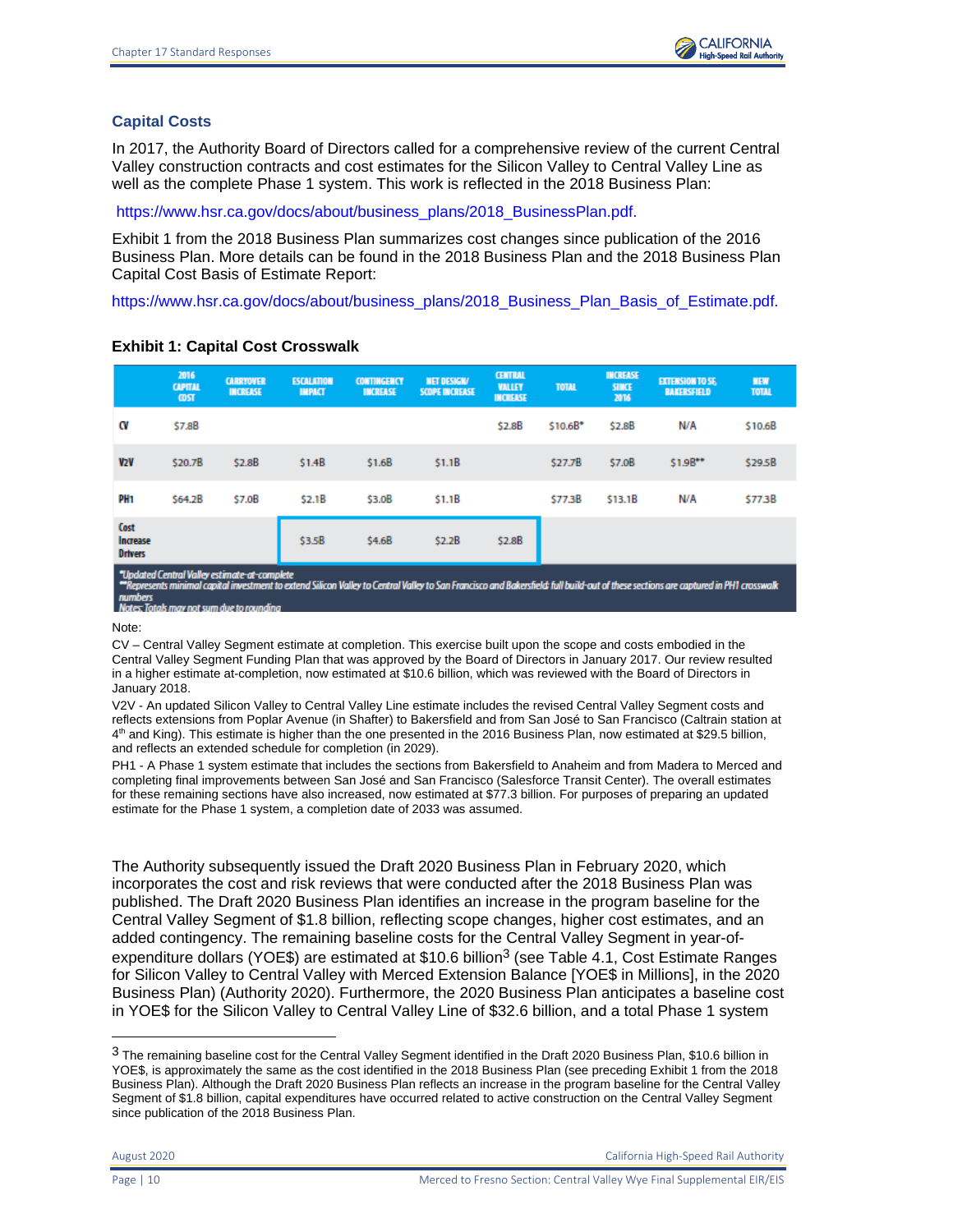

cost of \$80.4 billion (see Table 4.3, Phase 1 System Cost Estimate by Project Section and Range [in Millions]) (Authority 2020).

Consistent with best practices, updates and refinements to cost estimates will continue.

### **Funding**

To date, the Authority has secured funds from both state and federal sources. The current projected funding of \$20.6 billion to \$23.4 billion will be directed toward completing the Central Valley Segment, meeting the federal grant agreement, and completing extensions to Merced and Bakersfield. It will fund track and other systems and support operations at facilities that will provide services along more than 171 miles of track in the Central Valley. Furthermore, it will fund regional bookend projects and environmentally clear the Phase 1 system, making them ready for pre-construction activities. However, the challenges of funding a transportation system of this magnitude are significant. Actions still need to be taken to secure a long-term funding and financing strategy.

The state's contribution to funding of the HSR system should position California to be competitive in its pursuit of future federal funds, given the past and current federal emphasis on project sponsors bringing a significant funding match. However, until additional funding becomes available, the Authority must continue to deliver HSR on a pay-as-you-go funding approach, which means that contracts are issued as funding is available. Continuing this approach indefinitely will not support the delivery of HSR to California in a meaningful timeframe. Going forward, the Authority will work with the legislature, our federal partner, and the private sector to secure the additional funding and financing needed to deliver the full system and attract private investment.

# **17.1.4 CVY-Response-GENERAL-4: Heavy Maintenance Facility**

*Multiple commenters urged the Authority to locate the proposed heavy maintenance facility (HMF) in Madera County.* 

The statewide system will include four types of maintenance facilities: a single HMF, two light maintenance facilities (LMF), maintenance of infrastructure siding facilities and maintenance of way facilities.

In developing the HSR system, the Authority determined that the single HMF would be located in the Central Valley between Merced and Bakersfield. To date, ten HMF site alternatives have been evaluated: five in the Merced to Fresno Section Final EIR/EIS (2012), and five in the Fresno to Bakersfield Section Final EIR/EIS (2014).

None of those ten sites are precluded by the alignments (including the Preferred Alternative) evaluated in this Supplemental EIR/EIS. Likewise, the Central Valley Wye, and the Merced to Fresno Section it is part of, can function without an HMF located in the Wye or Merced to Fresno Section. Accordingly, this Supplemental EIR/EIS is not required to include any evaluation of HMF locations or issues.

The Authority has not yet selected an HMF site; any selection would occur as a separate action and process from this Supplemental EIR/EIS and associated Wye alignment decision. The Authority may undertake additional engineering and/or environmental analysis, if and as required, in conjunction with selection of the HMF site.

# **17.1.5 CVY-Response-GENERAL-5: Phased Implementation, Interim Operating Plans and Draft 2020 Business Plan**

*Multiple comments expressed concern or confusion regarding the Authority's plans for phased construction of the HSR system as a whole, and the potential for interim operating service plans.* 

Starting with the release of the Authority's Revised 2012 Business Plan through to the Draft 2020 Business Plan, the Authority has always considered the potential need for an interim passenger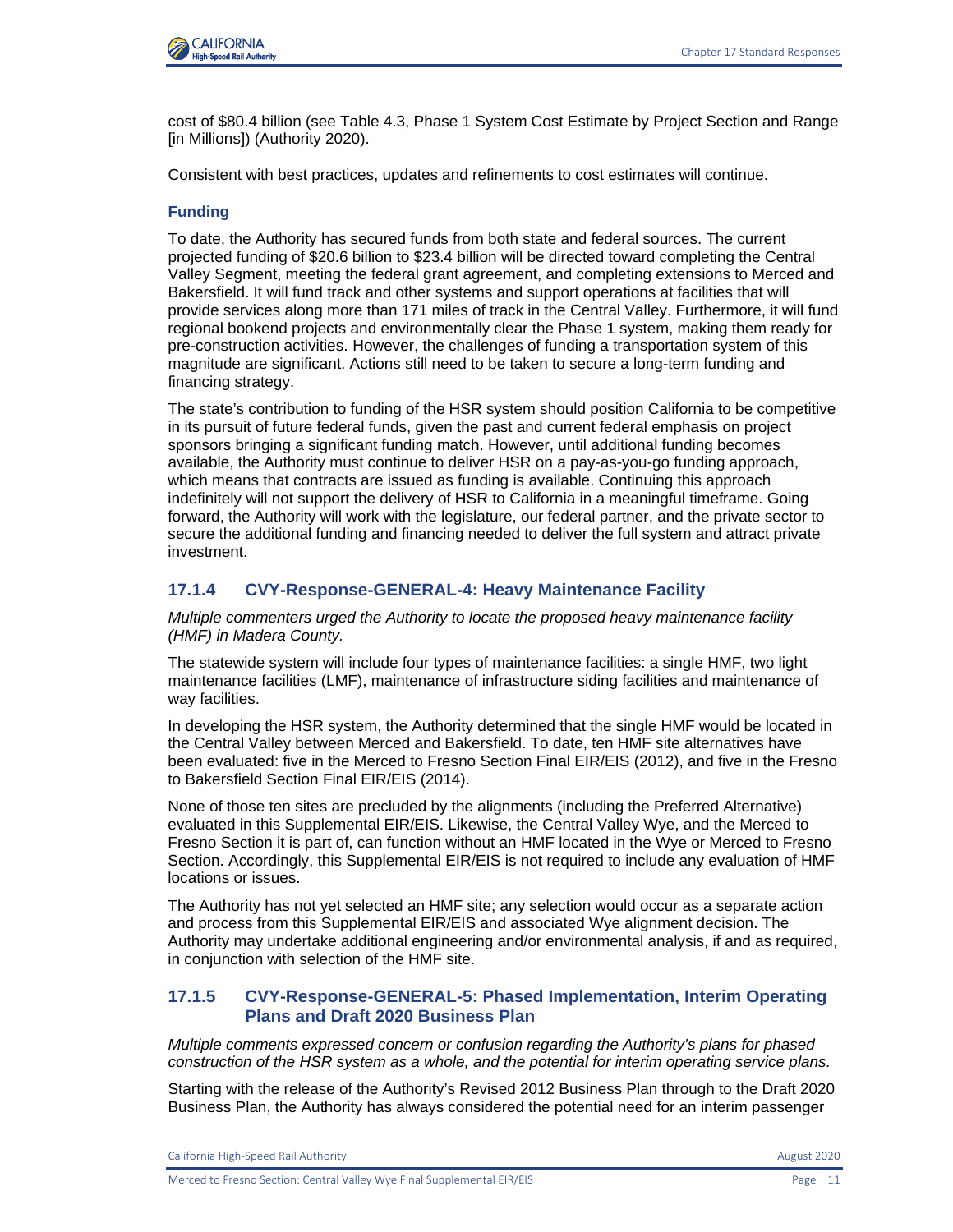

service in the Central Valley while the remainder of the HSR statewide system is constructed, given that, without full funding to complete the statewide system, "there could be a period during which a Central Valley interim service is necessary to make use of the infrastructure that has been built, avoiding 'stranded assets' and, more importantly, to provide the most valuable early passenger train service benefits for the State of California" (2019 Project Update Report). The 2019 Project Update Report further notes that the Authority's grant agreement with FRA has historically included similar language to this effect.

The nature of the potential interim service has shifted over time, based on actual construction, anticipated funding, as well as consideration of statewide funding priorities. The 2018 Business Plan introduced the concept of initiating early high-speed passenger service in the Central Valley—service that could be delivered with existing committed funding—as a first building block toward the Silicon Valley to Central Valley Line, linking San José (Silicon Valley) to Fresno or Bakersfield (San Joaquin Valley).

Based on analysis undertaken by Deutsche Bahn, the Authority's designated early train operator, described in the 2019 Project Update Report and incorporated into the Draft 2020 Business Plan, an interim service linking Merced to Fresno and continuing to Bakersfield was identified as a potentially viable interim operating service. Both the 2018 Business Plan and Draft 2020 Business Plan acknowledge that there is not enough in-hand or potentially available funding to complete such service. This is further underscored by the May 9, 2019, Legislative Analyst's Office response to the 2019 Project Update Report, which notes that "At this time, HSRA has not specifically identified how the over \$60 billion in estimated construction costs for the portions of Phase I beyond the Merced-to-Bakersfield segment would be funded" (Legislative Analyst's Office 2019).

Although the wye connection would form part of the interim operating service options identified in the Draft 2020 Business Plan and 2019 Project Update Report and could conceivably be staged to prioritize a north–south connection, neither the Merced to Fresno Final EIR/EIS nor the Central Valley Wye Draft Supplemental EIR/EIS specifically evaluated any early or interim operating scenario. The environmental review in these documents examined the 2040 horizon year in terms of both construction and operation for the specific section within the entirety of Phase 1 of the statewide program (as analyzed in the 2005 Program EIR/EIS and in past and forthcoming project section–specific EIR/EIS documents). This approach is consistent with CEQA and NEPA requirements that call for evaluating the whole of a given project.

Although the Authority has publicly contemplated several interim operating plans, to date, the Authority has not formally selected any specific interim scenario. If and when the Authority considers formally selecting an interim service plan, the Authority will examine whether further review under CEQA and/or NEPA may be required and will complete any necessary additional studies prior to making decisions.

# **17.1.6 CVY-Response-GENERAL-6: Small Business Employment Benefits**

*Multiple comments expressed concern regarding economic impacts in the Central Valley from construction and operation of the Central Valley Wye Alternatives and requested that more be done to engage small businesses in construction of the HSR system.* 

Construction of any of the four Central Valley Wye Alternatives would result in new near-term construction-related employment. The contractor would hire firms to provide construction services as well as hire workers directly, most of them from the Regional Study Area. Some workers with very specialized skills may be hired from outside the Regional Study Area and brought to the construction site for short periods. Purchases in local cities and communities by the contractor and expenditures by construction workers also would indirectly increase the demand for workers.

Since the start of construction on the first construction package in 2013, the Authority and others have been implementing a variety of programs to increase the ability of local workers and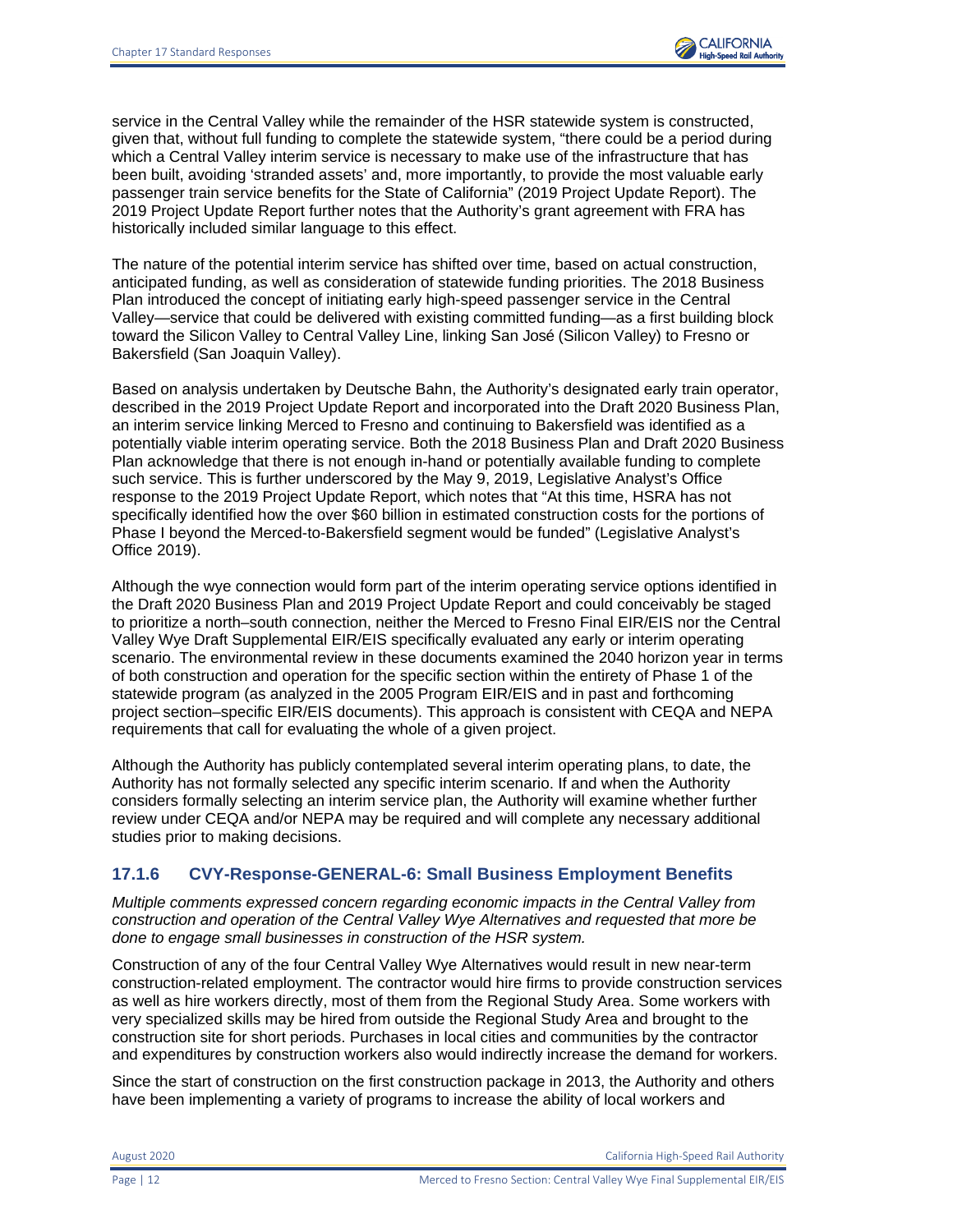

construction firms to compete and obtain construction jobs associated with the HSR system. Through a cooperative partnership with skilled craft unions, the Authority is promoting and helping to implement education, pre-apprenticeship, and apprenticeship training programs. These activities focus on identifying economically disadvantaged communities along the HSR system corridor, including the alignments for the Central Valley Wye Alternatives, to help lower-income persons as well as persons receiving public assistance, single parents, persons with no high school or General Education Development diploma, and/or those who suffer from chronic unemployment compete for available jobs. Community organizations such as the Madera County Workforce Assistance Center and the Fresno Regional Workforce Investment Board also are working with individuals and community groups to get workers trained, re-trained, and certified for upcoming construction work. The Authority's web page and community outreach activities are providing early communication about hiring opportunities to bid on upcoming construction contracts. In January 2017, the Authority held a job fair in Chowchilla where prospective workers could learn about employment opportunities and the hiring process directly from contractors, unions, and local firms. Moreover, through the Community Benefits Agreement, the Authority requires each prime contractor of an awarded construction package to commit 30 percent of all construction dollars to hiring small businesses, including separate goals for the hiring of disadvantaged business enterprises and disabled veteran business enterprises. As such, the contractors have their own jobs coordinator, web page describing employment opportunities, and job workshops to help them meet these goals. Additional information about these programs is available at:

#### [http://hsr.ca.gov/Programs/Small\\_Business/index.html](http://hsr.ca.gov/Programs/Small_Business/index.html) and [http://www.hsr.ca.gov/Programs/Construction/index.html.](http://www.hsr.ca.gov/Programs/Construction/index.html)

As of as of October 31, 2019, there were 539 certified small business actively working or committed to the HSR project, of which 164 were located in the Central Valley, including 176 certified disadvantaged business enterprises and 56 certified disabled veteran business enterprises.

### **17.1.7 CVY-Response-GENERAL-7: Relationship between the Merced to Fresno Final EIR/EIS and Central Valey Wye Final Supplemental EIR/EIS documents**

*A number of comments suggested that this Supplemental EIR/EIS incorrectly treated the Central Valley Wye as a stand-alone project. Other comments suggested the relationship between this Merced to Fresno: Central Valley Wye, Supplemental EIR/EIS and the Merced to Fresno Final EIR/EIS (2012) was unclear, including how the impacts and mitigation measures in the two documents relate to each other.* 

#### *The Merced to Fresno Project Section Includes the East-West Alignment and Wye*

The Supplemental EIR/EIS does not evaluate the Central Valley Wye as a stand-alone project or a stand-alone component of the HSR system, but provides further environmental evaluation as part of the Merced to Fresno Project Section. Chapter 1 explains that the Merced to Fresno Final EIR/EIS identified the Hybrid Alternative as the preferred alternative for the north/south alignment of the high-speed rail, and studied two design options for an east-west connection to the San Jose to Merced Section (Avenue 21 and Avenue 24) with correlating wyes. The Authority approved the Hybrid Alternative, but deferred a decision on the "wye connection" to allow for additional study of an SR 152 east-west alignment and wye, as shown in Figure 1-1.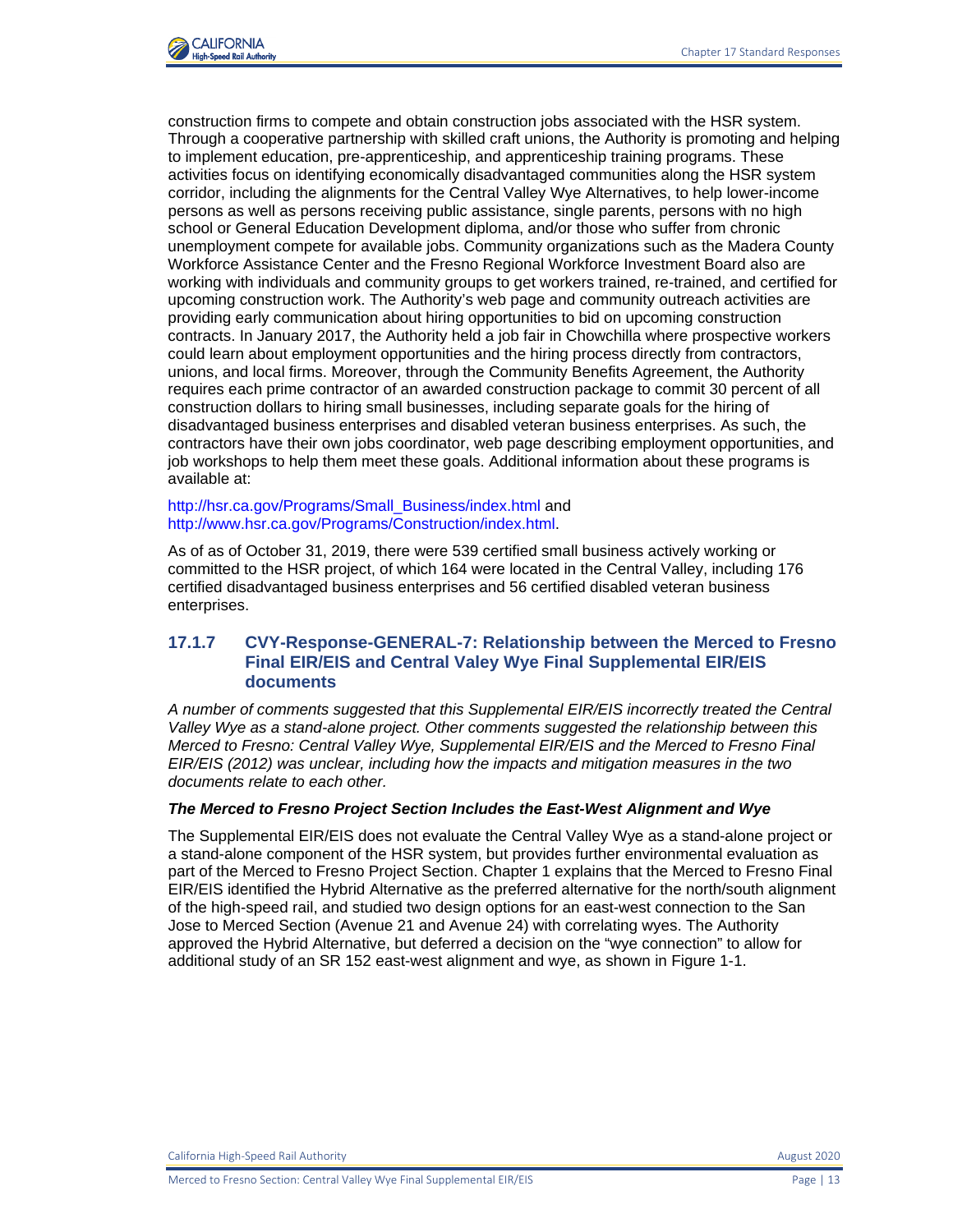



The Supplemental EIR/EIS adds to the information in the Merced to Fresno Final EIR/EIS by examining four new Wye alternatives and analyzing the impacts of these alternatives within a geographic subarea of the Merced to Fresno Project Section. Section 2.2.1 explains how the termini of the Central Valley Wye alternatives differ from wye design options studied in the Merced to Fresno Final EIR/EIS, and Figure 2-6 shows the relationship between the four Wye alternative studied in the Supplemental EIR/EIS and the two prior design options studied in the Final EIR/EIS, as well as to the approved Hybrid Alternative north/south alignment. The Authority has prepared this document as a supplement to the Merced to Fresno Final EIR/EIS, consistent with the requirements in CEQA and NEPA, to assess proposed changes to the Merced to Fresno Project Section following the prior project approval in 2012.

#### *Impacts Described in the Supplemental EIR/EIS and in the Merced to Fresno Final EIR/EIS*

The impacts analysis in the Supplemental EIR/EIS is similar to, but does not directly mirror, that in the Merced to Fresno Final EIR/EIS. Section 3.1.2 explains that the structure of this document differs in a number of respects to improve readability, including in terms of the order in which impacts are presented, along with changes to impact titles and numbering. For example, in the Merced to Fresno Final EIR/EIS, only significant impacts under CEQA were numbered, whereas in this Supplemental EIR/EIS, all impacts are numbered. Section 3.1.2 also explains that this document includes information on Electrical Interconnections and Network Upgrades (EINUs), relabels "design features" identified in the Merced to Fresno Final EIR/EIS as "impact avoidance and minimization features ("IAMFs"), and incorporates wording changes to mitigation measures.

Although the Supplemental EIR/EIS impacts discussion does not mirror the prior Final EIR/EIS discussion, the impacts discussed in the Supplemental EIR/EIS are essentially the same types of impacts, but presented more clearly and with respect to a geographic subset of the Merced to Fresno Project Section. Impacts from the Merced to Fresno Final EIR/EIS that were particular to geographic areas outside of the Wye area, such as impacts located exclusively in Merced or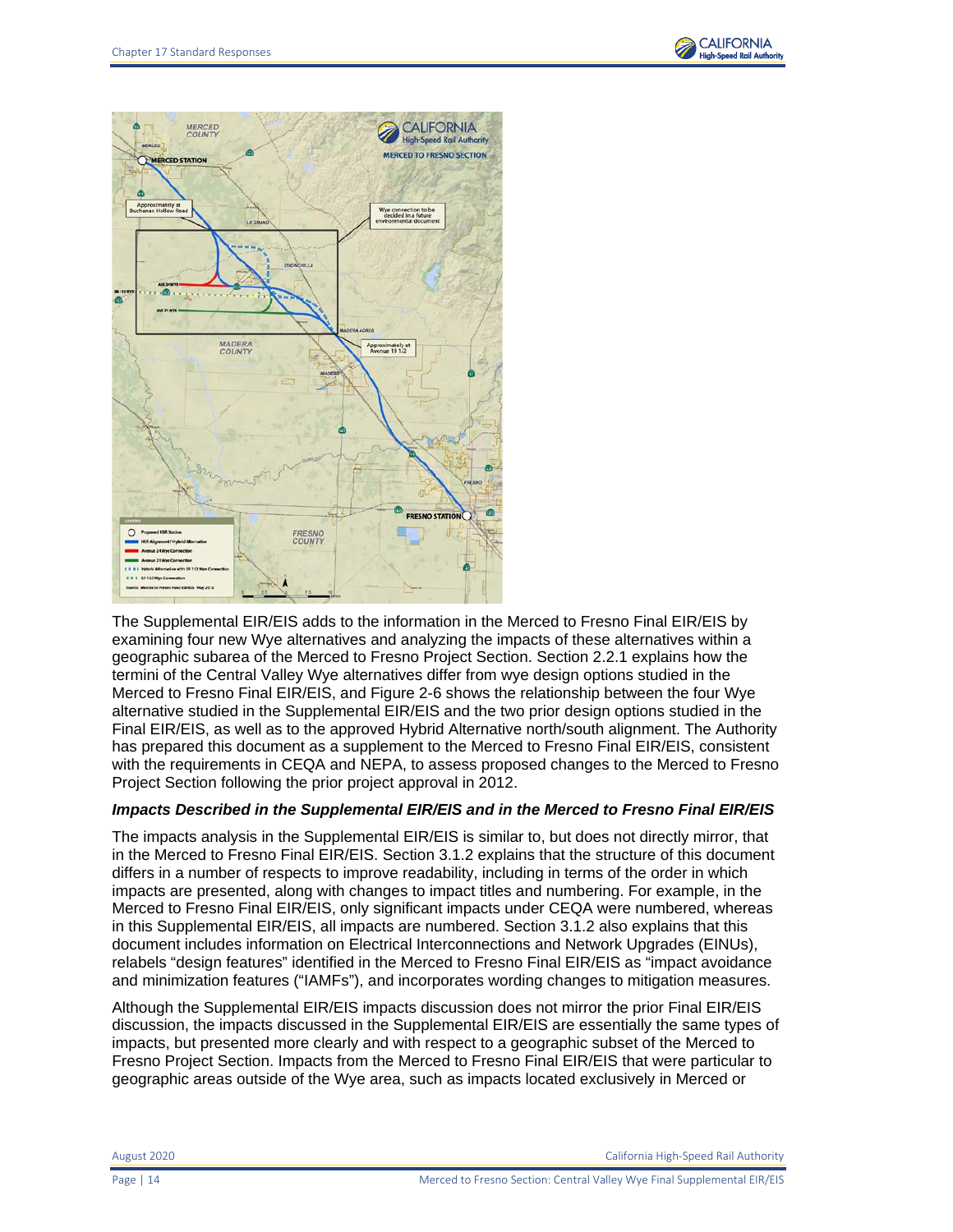

Fresno, are unchanged. The new information in this document therefore supplements the Final EIR/EIS with respect to the limited geographic area of the Wye.

To clarify the relationship between the CEQA impact conclusions between the two documents, Appendix 3.1C has been augmented to provide tables comparing impact topics from the Final EIR/EIS to those in the Supplemental EIR/EIS.

### *Mitigation Measures Described in the Supplemental EIR/EIS and in the Merced to Fresno Final EIR/EIS*

Appendix 3.1C, included with the Draft Supplemental EIR/EIS and referred to in chapter 3.1, provides a comparison of the mitigation measures contained in the Supplemental EIR/EIS with those of the Merced to Fresno Final EIR/EIS. As shown in Appendix 3.1C, many of the mitigation measures are the same. Other mitigation measures have been renamed, or renumbered. If the Authority elects to approve a Wye alternative, it will utilize the updated mitigation measures as described in this Supplemental EIR/EIS to incorporate into a Supplemental Mitigation Monitoring and Reporting Program for CEQA and a Supplemental Mitigation Monitoring and Enforcement Plan for NEPA.

# **17.2 Public Utilities and Energy Standard Response**

# **17.2.1 CVY-Response-PUE-1: Electricity Supply Impacts during Operation**

Operating the HSR system, including the Central Valley Wye Alternatives, would require additional electrical energy from the statewide electricity grid. To ensure that projected power demands are met, a transmission study was undertaken by the Pacific Gas and Electric Company (PG&E) and reviewed by the Authority in 2016.<sup>4</sup> This study determined that, in order to meet this demand, network upgrades would be required, which would fall into two potential electrical infrastructure categories: 1) interconnection facilities proposed to be designed and constructed by the Authority that would connect the HSR to the statewide electrical grid and 2) network facilities owned by PG&E that would require upgrades to existing facilities to ensure the availability of reliable electric service to meet the HSR system electrical demand. This infrastructure will be specifically designed to accommodate the existing and planned electrical load growth produced by the HSR project.

To meet the projected power demands, in relation to the Central Valley Wye Alternatives, network upgrades would be made to existing PG&E infrastructure in Stanislaus, Merced, Madera, and Fresno Counties, which would include new interconnections, traction power substations (TPSS), and switching and paralleling stations that would be connected to the TPSS. All network upgrades would be implemented pursuant to California Public Utilities Commission General Order 131-D.

Figure 2-6, in Chapter 2, illustrates the four alignments as well as electrical interconnections and network upgrades that would be constructed as part of the Central Valley Wye Alternatives, extending from south of the city of Mendota in Fresno County north to the city of Oakdale in Stanislaus County, west to the city of Los Banos, and east to the city of Madera. Appendix 2-D, Electrical Interconnections and Network Upgrades, in Volume II of the Draft Supplemental EIR/EIS contains background information and a more detailed description of these components. For purposes of analysis, each TPSS proposed for the HSR system has been assigned a site number. For the Central Valley Wye Alternatives, two TPSS, designated Site 6 and Site 7, would require interconnection to PG&E's network.

Following the network upgrades, the projected electrical power demands of the HSR system, including the Central Valley Wye Alternatives, can be met from the statewide electricity grid. In addition to this, management of California's electricity infrastructure and power supply includes demand forecasting, including buffer, or reserve, electrical generating capacity, above the

<sup>4</sup> Pacific Gas and Electric, 2016. *California High Speed Train Project – Technical Study Report, Evaluation of Proposed Traction Power Substation Interconnections for Sites 4–13.*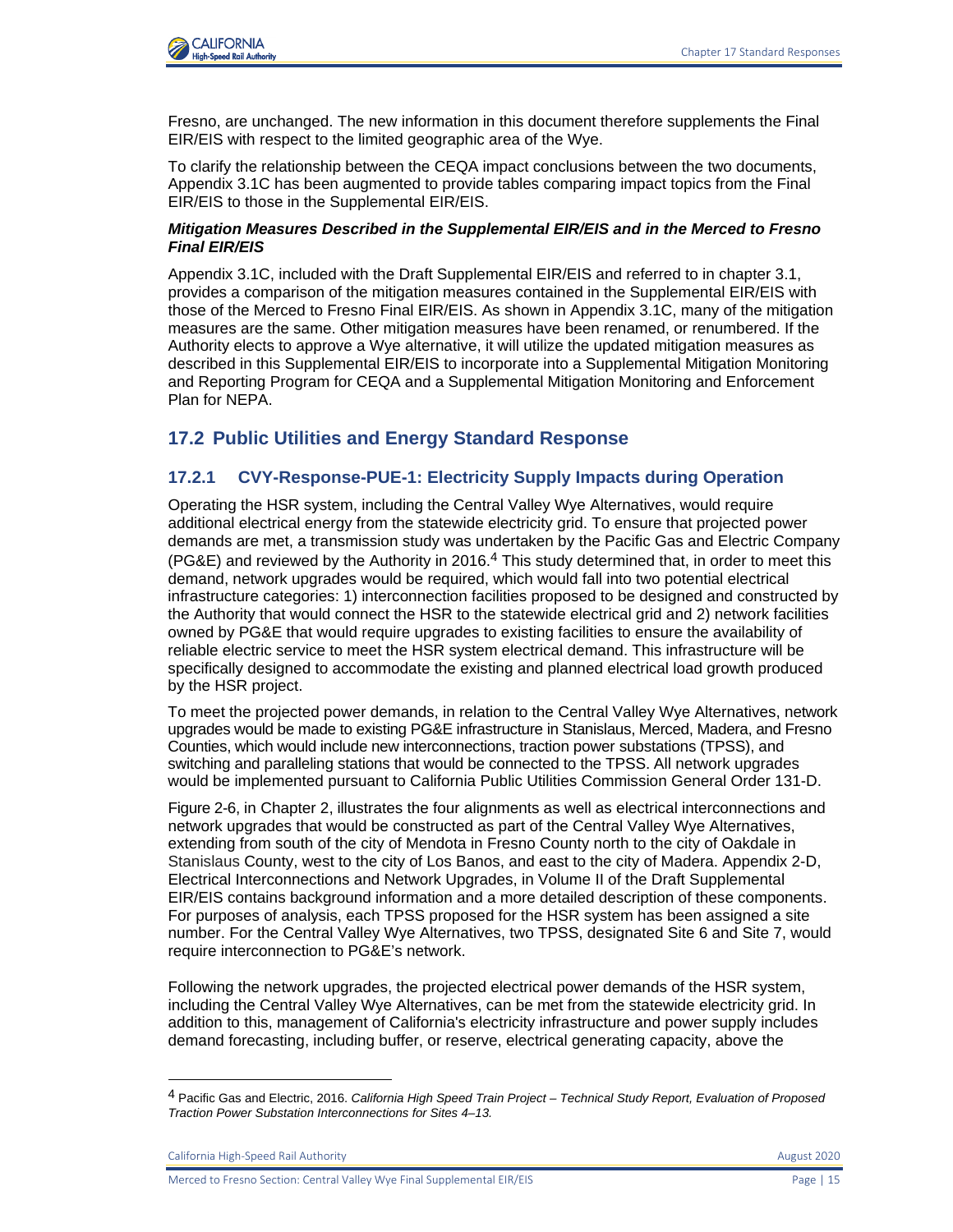expected peak demand, that is available to call upon as needed. Therefore, no impacts on the supply of electrical power to existing or anticipated future users would be anticipated.

# **17.3 Socioeconomics Standard Response**

# **17.3.1 CVY-Response-SO-01: HSR Project Effects on Property Values Due to Nearby Alignment**

*Multiple comments noted that construction and operation of the Central Valley Wye Alternatives could reduce property values due to increased noise and visual effects.* 

Studies indicate that residential and commercial property values near transit stations typically increase and are more highly valued compared with similar properties that are not in the vicinity of transit stations because of improved accessibility, both for residents, who have access to regional jobs, and for employers, who have access to a larger labor pool.<sup>5,6</sup> However, this would not necessarily be true of properties adjoining the Central Valley Wye Alternatives because stations would not be located in the immediate area.

The value of properties immediately adjacent to the Central Valley Wye Alternatives could decrease if an alternative results in a substantial increase in visual or noise disturbances at the properties. However, the Central Valley Wye Alternatives are primarily adjacent to transportation corridors, and many of the impacts associated with these transportation corridors that affect property values, such as visual and noise impacts, already occur and will continue to occur. To the extent the Central Valley Wye Alternatives would result in new grade separations or elevated tracks, they could have greater visual impacts than those that currently exist along these transportation corridors.

Impacts that could affect property values would be reduced but not avoided by the proposed visual and noise mitigation measures (AVR-MM#3 through AVR-MM#6 and NV-MM#3, which are described in Section 3.16, Aesthetics and Visual Quality, and Section 3.4, Noise and Vibration). In addition, such impacts would be limited to a relatively small geographic area near the proposed HSR system. These resulting overall changes in property values cannot be quantified because the visual and noise impacts would be unique for each property and would be only part of the many factors influencing the ultimate market value of any particular property; therefore, it is not possible to completely isolate the impact of the Central Valley Wye Alternatives from all other current and future impacts on real estate supply and demand. The loss of property tax revenue from changes in adjacent property values is also expected to represent a small percentage of the total property tax revenues collected by the counties.

Owners who believe they have suffered a loss of property value as a result of the project may file a claim with the State of California's Government Claims Board. More information may be obtained online at:

[https://www.dgs.ca.gov/ORIM/Services/Page-Content/Office-of-Risk-and-Insurance-](https://www.dgs.ca.gov/ORIM/Services/Page-Content/Office-of-Risk-and-Insurance-Management-Services-List-Folder/File-a-Government-Claim)[Management-Services-List-Folder/File-a-Government-Claim.](https://www.dgs.ca.gov/ORIM/Services/Page-Content/Office-of-Risk-and-Insurance-Management-Services-List-Folder/File-a-Government-Claim)

# **17.4 Agricultural Standard Responses**

# **17.4.1 CVY-Response-AGRICULTURE-1: Severance of Agricultural Infrastructure Serving Important Farmland**

*Multiple comments expressed concern regarding potential impacts on agricultural operations that could result from construction-related impacts on infrastructure.* 

<sup>5</sup> Debrezion, Ghebreegziabiher, Eric Pels, and Piet Rietveld. 2007. *The Impact of Railway Stations on Residential and Commercial Property Value: A Meta-Analysis.* Published online: 19 June. Springer Science and Business Media.

<sup>6</sup> Givoni, Moshe. 2006. Development and Impact of the Modern High-speed Train: A Review. *Transport Review*, Vol. 26, No. 5: 593-611.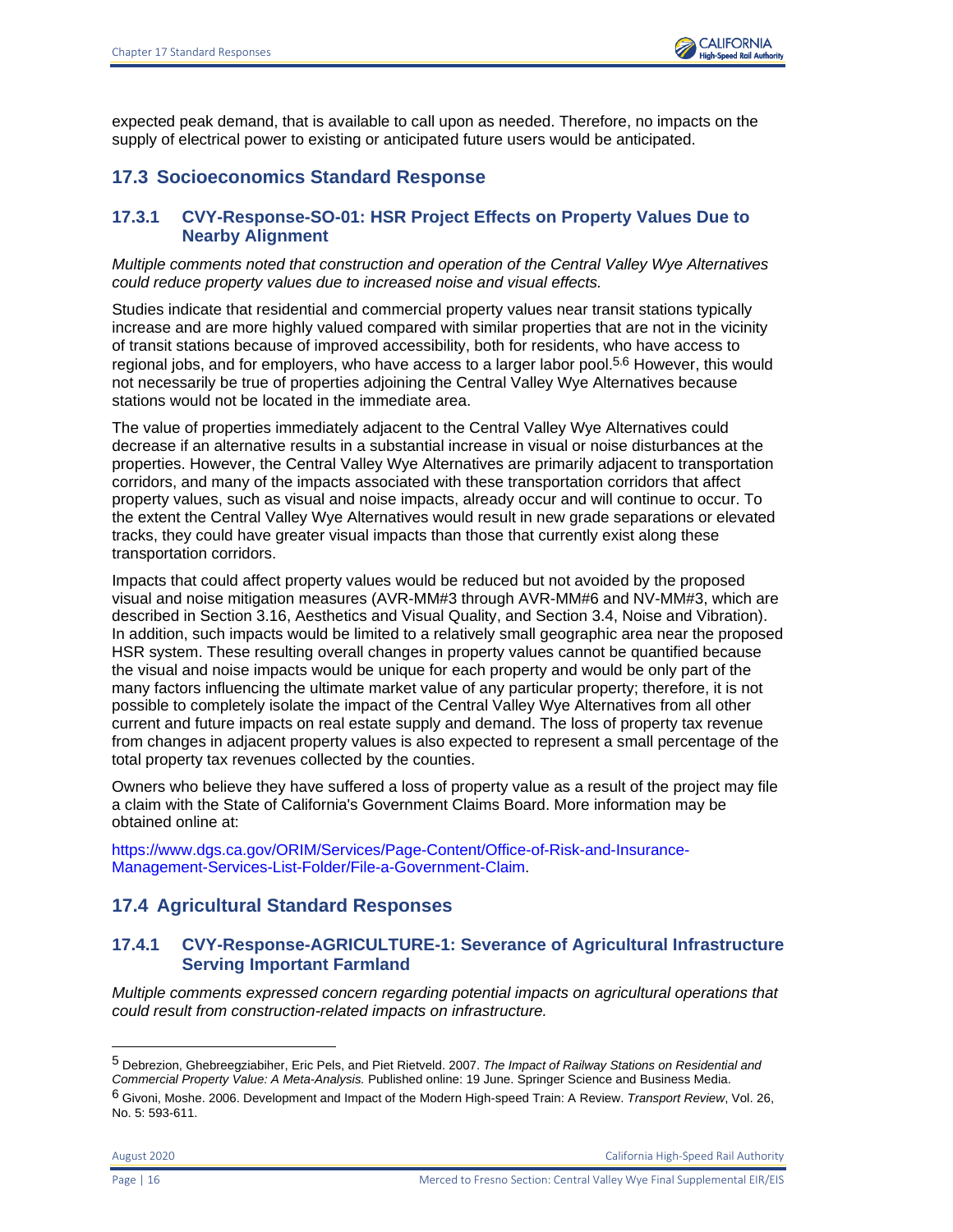

Construction of the HSR project could result in the disruption of existing infrastructure on agricultural lands. This could include utility services (including power supplies), irrigation systems (including distribution lines, canals, and gravity-flow systems), and road access.

Impact avoidance and minimization features (IAMF) incorporated into the design of the Central Valley Wye Alternatives would largely avoid temporary and permanent disruptions to agricultural infrastructure, including utilities and irrigation infrastructure and access (road) infrastructure. For disruptions to utilities and energy infrastructure, including that serving agricultural land, PUE-IAMF#4 (Utilities and Energy) would require the contractor to coordinate with service providers. Through this coordination, the contractor would be able to minimize or avoid interruptions to utility and energy services. PUE-IAMF#3 (Public Notifications) would require the contractor to notify the public of unavoidable interruptions to utility service through communications media. This notification would provide agricultural operators with adequate notice to plan in advance for outages. For potential disruptions to irrigation facilities, PUE-IAMF#2 (Irrigation Facility Relocation) would require the contractor to verify that a new irrigation facility is operational prior to disconnecting the original facility, when feasible, where relocation of a facility is necessary. This requirement would result in minimal interruptions with respect to irrigation infrastructure.

For disruptions to access (road) infrastructure, TR-IAMF#2 (Construction Transportation Plan) would require detours, temporary signage, advanced notification of temporary road closures, and other measures to maintain traffic flow and avoid delays during construction. These measures would provide for continued access to irrigation infrastructure, enabling ongoing access to irrigation canals. With ongoing access during construction, maintenance activities for irrigation canals would not be interrupted. Road closures in agricultural areas would be coordinated with local and state agriculture and trucking agencies to minimize or avoid disruptions to agricultural activities, particularly during June through September (i.e., peak harvest season in the Regional Study Area). The contractor would provide advanced notification, allowing agricultural operators time to plan for closures and avoid potential for crop damage.

These IAMFs would minimize interruptions to utilities and irrigation infrastructure and access (road) infrastructure, thereby minimizing any effect on agricultural productivity.

The acreage of impacts on Important Farmland as a result of parcel severance is accounted for separately in CVY-Response-AGRICULTURE-3 (below). Important Farmland is unlikely to be converted to nonagricultural use as a result of disruptions to agricultural infrastructure.

# **17.4.2 CVY-Response-AGRICULTURE-2: Farmland Impacts – Remnant Parcels**

*Multiple comments expressed concern regarding the loss of agricultural farmland, or loss of access to such farmland, that could occur from the creation of remnant parcels as a result of construction of the Central Valley Wye Alternatives.* 

The Central Valley Wye Alternatives could result in the creation of remnant parcels of Important Farmland due to severance. Some parcels could be severed from a larger parcel because the right-of-way boundary of the Central Valley Wye Alternatives would bisect the parcel; some parcels could be severed because roadway access would be restricted or eliminated.

Two types of remnant parcels would be created by construction of the Central Valley Wye Alternatives, those that are viable to remain in agricultural production and those that are considered nonviable for continued agricultural production because of a lack of access, size, shape, location, or other hardship. Such nonviable remnant parcels would be acquired by the Authority. The estimated acreage of nonviable Important Farmland remnant parcels ranges from 192 acres (SR 152 [North] to Road 11 Wye) to 232 acres (SR 152 [North] to Road 19 Wye).

Analysts conducted a parcel-by-parcel review, first identifying severed parcels, based on whether the HSR project right-of-way or associated road closures would divide a parcel into multiple remnant parcels. After identifying severed parcels and resulting remnant parcels, real estate specialists reviewed each remnant parcel to determine whether it lacked the size, shape, or location that would make it amenable to consolidation with adjacent farmland or had some other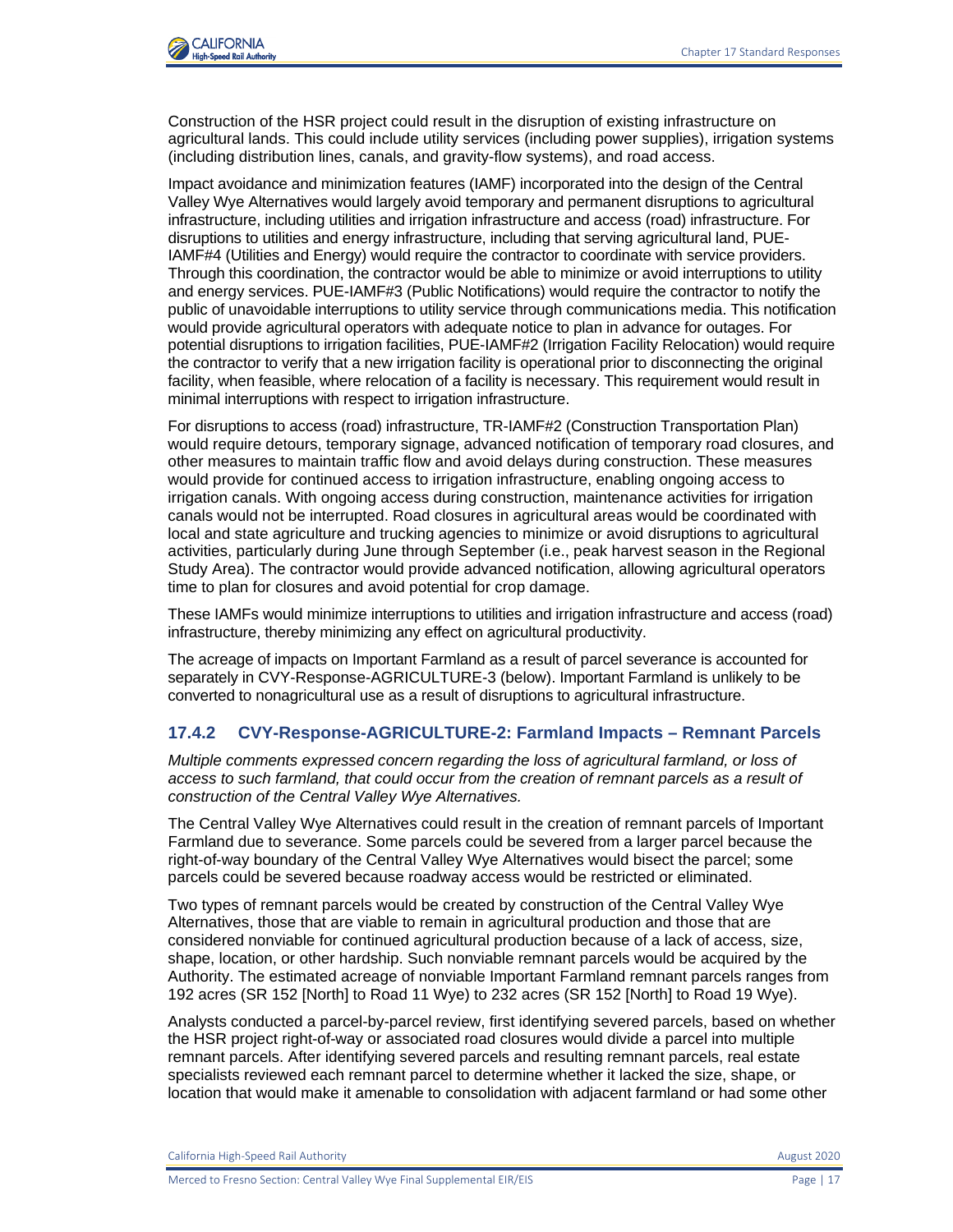

hardship. The primary criteria were related to remnant parcel size<sup>7</sup> and whether the remnant parcel had an apparent connection to other farmland with which it could be consolidated.

Two types of remnant parcels were identified that would be viable for continuing under agricultural production. Larger irregularly shaped remnant parcels greater than 20 acres with access were assumed to still be viable for agricultural activities. Some smaller remnant parcels that were directly adjacent to other Important Farmland parcels were assumed to remain in agricultural production. An impact avoidance and mitigation feature included as part of the project (AG-IAMF#3, Farmland Consolidation Program [see Section 3.14.4.2, Impact Avoidance and Minimization Features]) includes a farmland consolidation program. The program will provide for continued agricultural use on the maximum feasible amount of the remnant parcel resulting from implementation of the HSR project by facilitating the sale of remnant parcels to neighboring landowners for consolidation with adjacent farmland properties. The consolidation program is a realistic commitment for ensuring continuing agricultural use on remnant parcels and is consistent with programs used for other linear transportation facilities (e.g., projects sponsored by Caltrans). Such viable remnant parcels were not included in the acreage of remnant parcel calculations and accordingly were not added to HSR's acquisition area because analysts determined that continued agricultural use would very likely be possible. However, based on the criteria (i.e., lack of access, size, shape, location, or other hardship), analysts determined that some remnant parcels were not viable for continued agricultural production. Examples of remnant parcels determined to be nonviable include, for example, slivershaped or corner remnant parcels smaller than 20 acres that cannot be consolidated with adjacent parcels because of intervening rail alignments or roads.

Mitigation Measure AG-MM#1 requires that the Authority (in partnership with the California Department of Conservation) acquire conservation easements to protect an equivalent amount of Important Farmland from future conversion. This measure requires a replacement ratio of not less than 0.5:1 for Important Farmland that is indirectly converted through parcel severance and other indirect impacts. The Authority will work with local, regional, and state organizations and agencies to identify suitable land in the region, as well as willing landowners, and establish agricultural conservation easements on the basis established in Mitigation Measure AG-MM#1 to provide for permanent protection and long-term stewardship of working agricultural lands. Even with this commitment, the Authority recognizes that the impacts cannot be fully mitigated.

The analysis of parcel severance (including nonviable remnant parcels) was conducted for the purpose of satisfying CEQA and NEPA by describing the nature and extent of the impact, focusing on the topics of Important Farmland conversion (Section 3.14 of the Draft Supplemental EIR/EIS, Agricultural Farmland), and social/economic effects (Section 3.12). Such analysis is not, however, assumed to be adequate for the real estate transactions that would occur during the right-of-way acquisition process. Parcel-specific analysis will take place during the appraisal process before property acquisition, consistent with the Uniform Relocation Assistance and Real Property Acquisition Policies Act, which establishes minimum standards for the treatment and compensation of individuals whose real property is acquired for a federally funded project (see Appendix 3.12B, Relocation Assistance Documents, for more information). Additional information about acquisition, compensation, and relocation assistance is also available at the Authority's website:

[http://www.hsr.ca.gov/Programs/private\\_property.html.](http://www.hsr.ca.gov/Programs/private_property.html) 

# **17.4.3 CVY-Response-AGRICULTURE-3: Dairies**

*Multiple comments noted that dairies require a significant investment in infrastructure and expressed concern that this infrastructure could be affected by construction of the Central Valley Wye Alternatives.* 

The Draft Supplemental EIR/EIS recognizes that the loss of confined animal facilities is a concern in this region, which produces a substantial part of the nation's food and depends upon agriculture for its economic well being. Chapter 3.12 and Appendix 3.12-E consider the

<sup>7</sup> Remnant parcels 20 acres or less were assumed to have the potential to become unfarmable.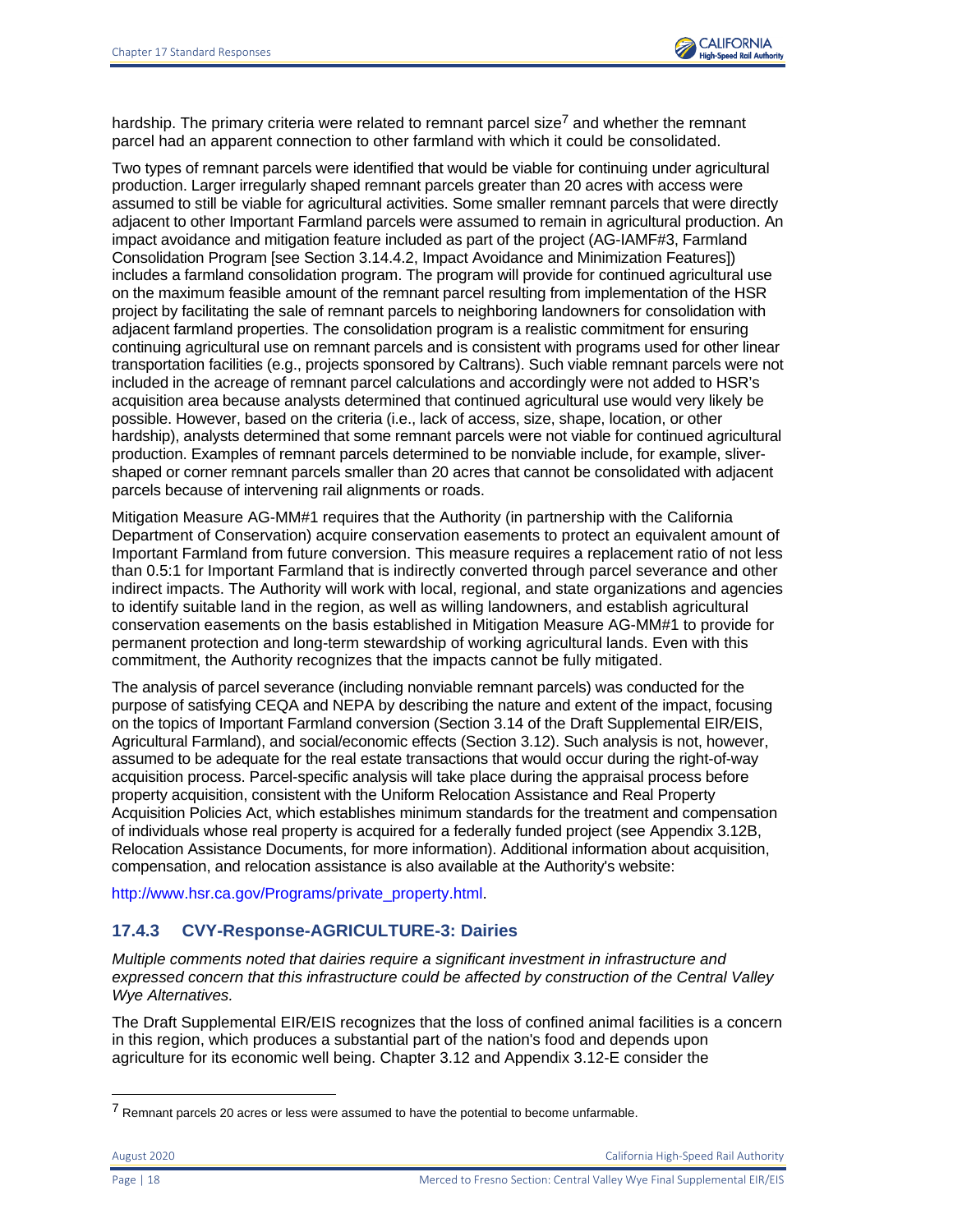

conversion of confined animal facilities to HSR use, including specifically how HSR would impact dairy wastewater disposal and cause a need to modify waste disposal permits. The Authority will compensate farmers for the loss of their confined animal facilities. It would be left to the individual farmer to decide how he or she will invest that compensation. Where the project would result in the closure of a facility, there is no way to know with certainty that the affected facility would reopen.

Dairies are the most common type of confined animal facility in the project area. Fresno, Madera, and Merced Counties support a large number of dairies. According to the California Department of Food and Agriculture, in 2010, there were 106 dairies in Fresno County (with 1,118 cows per dairy), 56 dairies in Madera County (with 1,329 cows per dairy), and 258 dairies in Merced County (with 1,040 cows per dairy). The number of dairies operating in these counties varies from year to year. Between 2009 and 2010, Fresno County gained four dairies, Madera County gained one dairy, and Merced County lost 10 dairies.

The dairy industry has been consolidating in recent years. According to the California Department of Food and Agriculture, in 2005, Fresno County had 118 dairies, Madera County had 57 dairies, and Merced County had 327 dairies. The project may affect a limited number of dairies by displacing essential facilities, the land necessary for wastewater disposal, or both. Dairy permitting (i.e., obtaining a conditional use permit pursuant to local zoning and a wastewater disposal permit from the Regional Water Quality Control Board) is a time-consuming and uncertain process. Despite compensation for losses, there is no guarantee that the affected dairy would be able to re-open. Although there has been a decline in the number of dairies in Fresno and Merced Counties since 2005, the total number of cows in the dairies in each county has actually increased. The total production of Grade A milk overall in the three counties has increased during that period as well (increases in Fresno and Madera Counties made up for a similar reduction in Merced County). Although the potential loss of a few dairies is regrettable on an individual level, that loss is not substantial from the point of view of total dairy production in this portion of the San Joaquin Valley. The Authority has committed to maintaining a permit bureau to help businesses (including confined animal operations) overcome the regulatory disruptions caused by the project.

With regard to farm animal noise impacts, the FRA guidance manual, *High-Speed Ground Transportation Noise and Vibration Impact Assessment* (see Chapter 3, Table 3-3), has established a threshold for high-speed train noise effects on livestock (i.e., 100 A-weighted decibels [dBA], sound exposure level (SEL), the total A-weighted sound experienced by a receiver during a noise event, normalized to a 1-second interval). An animal would need to be within 100 feet of an at-grade guideway to experience an SEL of 100 dBA. At locations adjoining an elevated guideway, an SEL of 100 dBA would not occur beyond the edge of the elevated structure. The Draft EIR/EIS analysis concluded that remaining livestock holding areas (after acquisition of some existing holding areas) would not be within 100 feet of either side of the track centerline (50 feet from the edge of the rightof-way); therefore, no HSR noise effects on confined animals would occur (refer to Section 3.14.5.3 and Appendix 3.14-B, Impacts on Confined Animal Agriculture).

The Spanish and Belgian systems, with decades of service, have reported no problems or complaints from agriculture interests concerning noise or vibration. In their experience, sound peaks produced by passing high-speed trains are less than those produced by highway vehicles and conventional diesel trains.

Some comments indicated concern about the effects of stray currents on livestock (e.g., dairy cows). A study by Amstutz and Miller (1980) appears to be the most appropriate reference for the effects of stray currents and electromagnetic fields on livestock. That study of 11 livestock farms concluded that livestock health, behavior, and performance were not affected by electrical and magnetic fields created by a very large (765-kilovolt) overhead transmission line. The HSR system would operate on a much smaller 2x25-kilovolt overhead contact system. Therefore, the Authority and FRA have determined that this is a negligible impact under NEPA and a less-thansignificant impact under CEQA.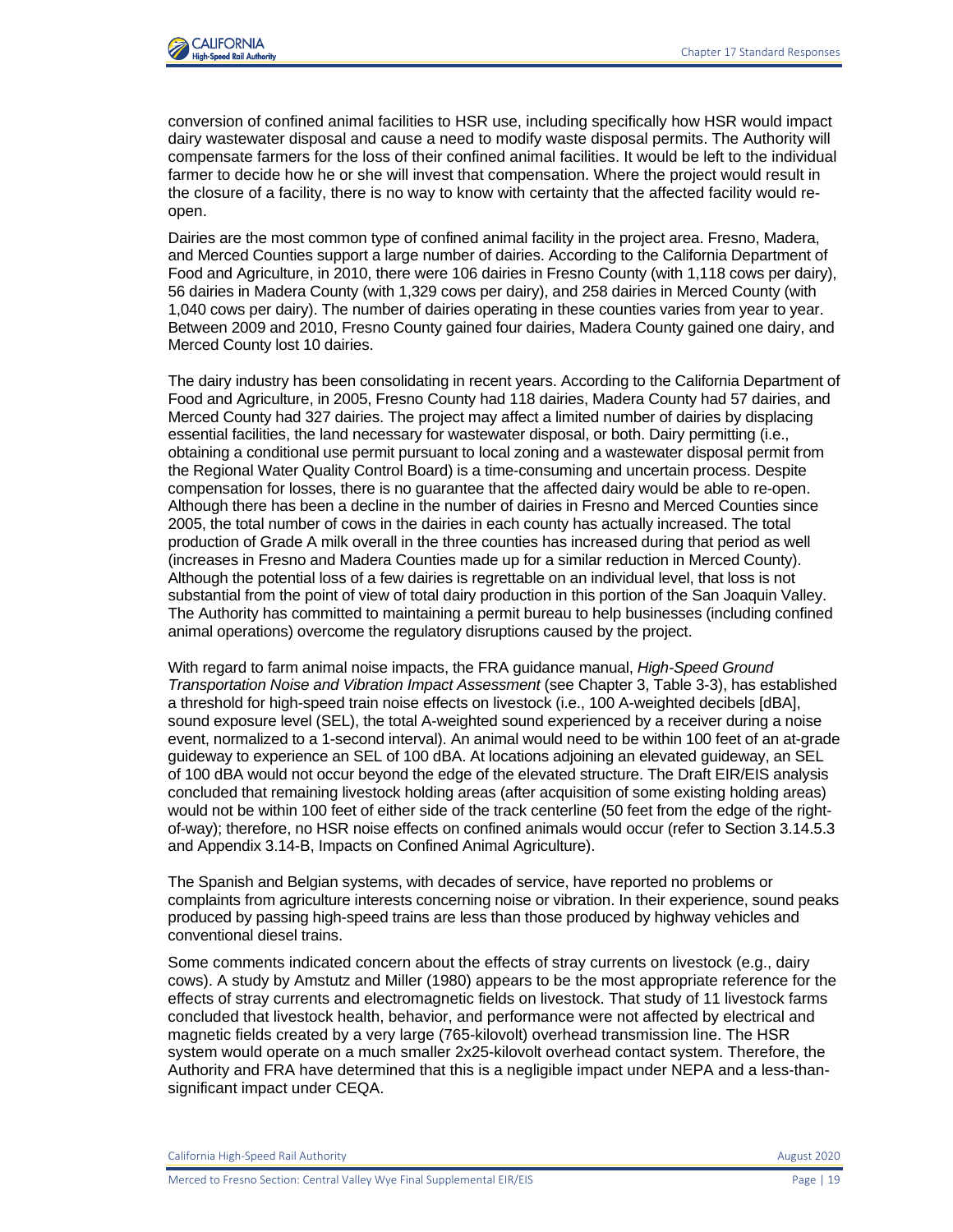# **17.5 Transportation Standard Response**

# **17.5.1 CVY-Response-TRAN-1: Congestion Impacts and VMT**

Numerous comments suggested that a high speed rail alignment along SR 152 will cause localized traffic congestion because of road closures, requiring mitigation in the form of road improvements and expansions.

Each of the Central Valley Wye Alternatives would involve changes to local roadway networks. Draft Supplemental EIR/EIS Chapter 2, Alternatives, Section 2.2.3, identified in text and a series of figures the number and location of roadway closures, roadway modifications, and new roadway overcrossings or undercrossings. Figure 2-14 shows the changes to the roadway network for the Preferred Alternative. The design of the alternatives reflects the Authority's policy to provide roadway overpasses approximately every 2 miles, resulting in no more than 1 mile of out-ofdirection travel for vehicles to cross the HSR tracks. However, in rural areas, the distance between overcrossings or undercrossings would vary from less than 2 miles to approximately 5 miles where other roads are perpendicular to the proposed HSR alignment.

The analysis of how the Central Valley Wye Alternatives would impact transportation was initially conducted using a traditional "level of service" approach, as explained in Section 3.2.4.3. The analysis concluded that both major highways and rural roadsl would continue to operate at acceptable levels with implementation of the Central Valley Wye Alternatives. Accordingly, the Draft Supplemental EIR/EIS did not propose mitigation measures.

As summarized in Section 3.2.9, because the analysis demonstrated traffic flow conditions that did not exceed the CEQA threshold of significance, the impact was considered less than significant and no mitigation was proposed.

An additional basis for the Draft Supplemental EIR/EIS to have not identified road improvements and expansions as mitigation measures under CEQA is Senate Bill 743, codified in Public Resources Code Section 21099. Senate Bill 743 created a shift in transportation impact analysis under CEQA from a focus on automobile delay, as measured by level of service and similar metrics, toward a focus on reducing VMT and greenhouse gas emissions. The California Legislature required the Governor's Office of Planning and Research to propose new criteria for determining the significance of transportation impacts. The statute states that upon certification of the new criteria, automobile delay, as described solely by level of service or similar measures of vehicular capacity or traffic congestion, shall not be considered a significant impact on the environment under CEQA, except in locations specifically identified in the new criteria.

The new criteria, contained in CEQA Guidelines Section 15064.3 were certified and adopted on December 28, 2018. Section 15064.3 indicates that VMT is the most appropriate metric to assess transportation impacts; with limited exceptions (applicable to roadway capacity projects, which this project is not), a project's effect on automobile delay does not constitute a significant environmental impact that requires mitigation. Other relevant considerations may include the project's effects on transit and nonmotorized travel. Section 15064.3 further provides that transportation projects that reduce VMT should be presumed to cause a less-than-significant impact. A lead agency can elect to be governed by Section 15064.3 immediately and not shift to a VMT metric by July 1, 2020.

In the EIR Clarifications and Errata to the Draft Supplemental EIR/EIS (also included as part of this Final Supplemental EIR/EIS), the Authority explained that the Merced to Fresno Final EIR/EIS had analyzed the extent to which operation of the Merced to Fresno Project Section, as part of the HSR system, would reduce VMT. The prior analysis forecast substantial VMT reductions in Merced, Madera, and Fresno counties, a project benefit. Final Supplemental EIR/EIS Section 3.2, Transportation, has been revised and expanded to include additional consideration of VMT as a metric in determining impact. As shown in Section 3.2 of the Final Supplemental EIR/EIS, all of the Central Valley Wye Alternatives would reduce regional VMT relative to no-project conditions, and therefore, none would result in any significant impact related to VMT.